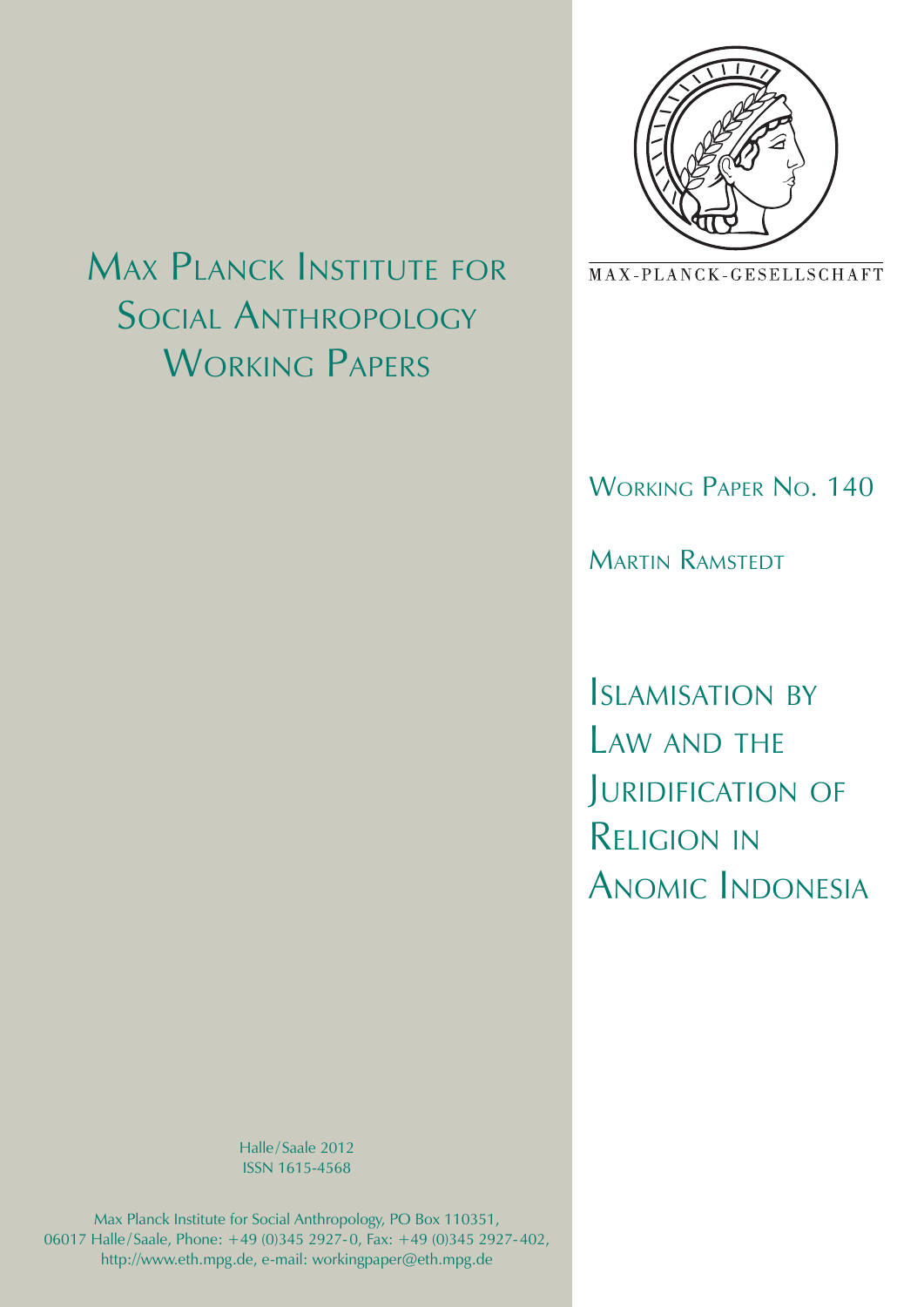### **Islamisation by Law and the Juridification of Religion in Anomic Indonesia<sup>1</sup>**

*Martin Ramstedt2*

#### **Abstract**

<u>.</u>

This paper addresses a seeming paradox: while after the fall of Suharto in May 1998 Islam has not gained significant traction in Indonesian politics, Indonesian state law has in fact accommodated Islam ever more conspicuously. Some scholars have argued that only because some degree of legislative authority has been devolved from the centre to the regions in the course of the decentralisation process initiated by Suharto's successor B.J. Habibie in 1999, those areas known as traditional strongholds of Islam have used their newly acquired legislative powers to issue *shari'a*-based regional regulations. They further claim that the Islamisation of law has basically stopped with these regions and at that administrative level. I will show, however, that the legal accommodation of Islamic normativity has long reached the level of national legislation, extending beyond the traditionally Islamist areas. While this dynamic does attest to what John L. Comaroff and Jean Comaroff have called the judicialisation of politics – or lawfare – accompanying the turn from state capitalism to a neo-liberal model in many parts of the world today, it is not altogether without historical precedent. In fact, it brings to mind Karl Polanyi's observation of a double movement of law in 19th and early 20th century Europe. Polanyi pointed to the crucial role of law both in the dis-embedding of the economy from local norms and institutions and in attempts of reembedding it. During the rise of capitalism in 19th and early 20th century Europe, the increasing liberalisation of the market through the enactment of respective legislation created an anomic society (Émile Durkheim) that subsequently gave birth to different totalitarian regimes and the juridification of anti-liberal norms, to the detriment of large segments of their respective societies. The ongoing juridification of Islam in Indonesia today is a similar effort, I argue, to attenuate the negative local impact of economic deregulation and globalisation, which have helped undermine the rule of law and shared moral standards, by taking recourse in anti-liberal concepts of modernity that are preoccupied with the regulation of individual behavior in accordance with local norms and institutions.

<sup>&</sup>lt;sup>1</sup> The numerous sojourns, between 1995 and 2012, in Indonesia during which I have been able to obtain the data presented in this paper were kindly sponsored by the German Research Foundation (DFG), the International Institute for Asian Studies (IIAS) in Leiden, the Netherlands, and the Max Planck Institute for Social Anthropology in Halle/Saale, Germany. I am also grateful for Patrice Ladwig's and Keebet von Benda-Beckmann's insightful comments to an earlier version of this paper. The final presentation of my argument furthermore profited from the comments that I obtained when presenting versions of the paper in seminars at Göttingen University, the Humboldt University in Berlin, and the School of Oriental and African Studies (SOAS) in London, as well as during the 2012 Meeting of the Law and Society Association in Hawai'i.

<sup>&</sup>lt;sup>2</sup> Martin Ramstedt, Department 'Law & Anthropology', Max Planck Institute for Social Anthropology, P.O. Box 110351, 06017 Halle/Saale; phone: (+49)-(0)345-2927-321; fax (+49)-(0)345-2927-302; email: ramstedt@eth.mpg.de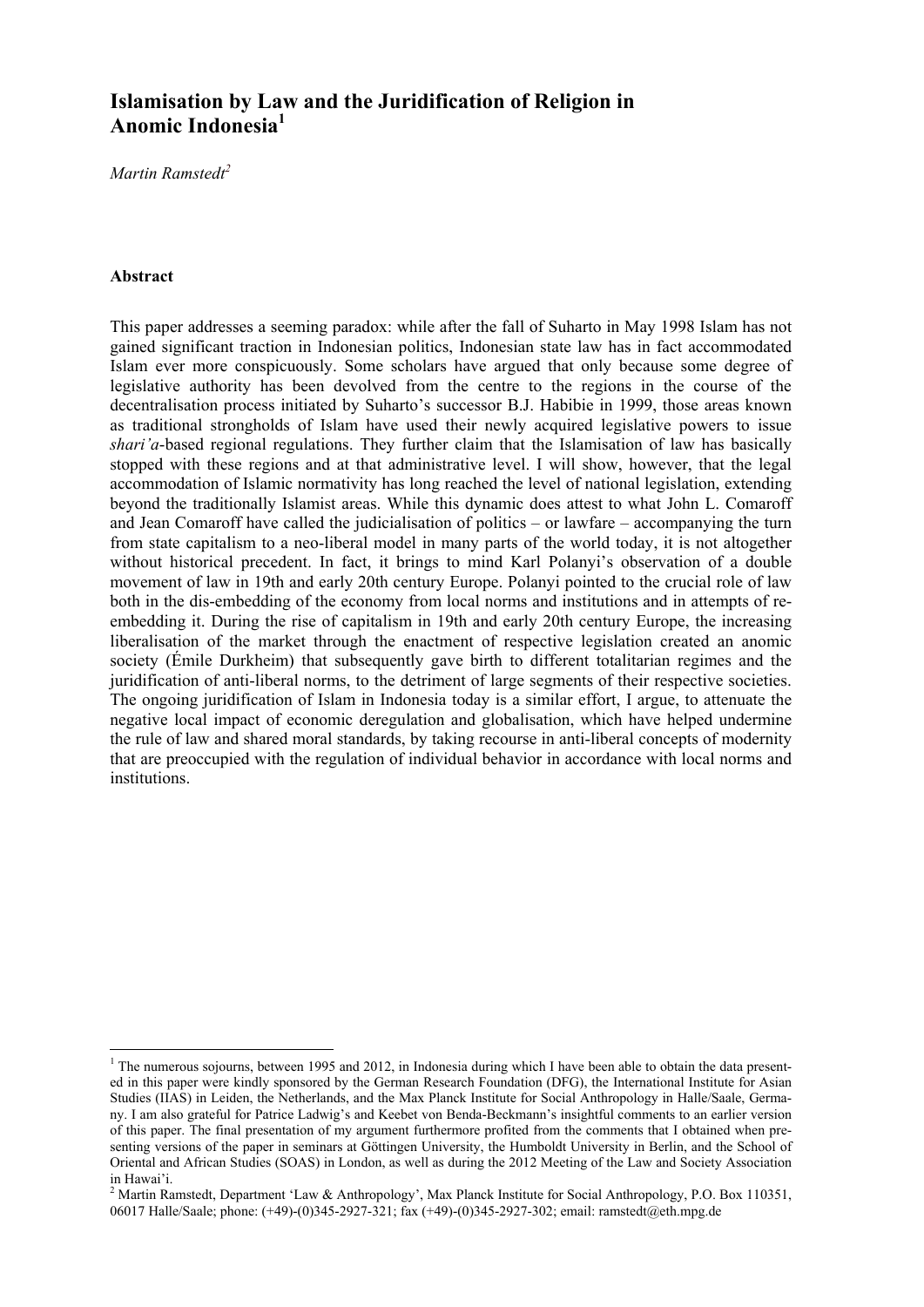#### **Introduction**

The line of reasoning that I present in this paper has not emerged, as one would perhaps surmise, from a strong research focus on Indonesian Islam. The latter has indeed taken centre stage within Indonesian studies ever since the inter-religious violence that broke out in the wake of the demise of Suharto's "New Order" regime in May 1998, implicating radical Islam. Rather, it was prompted by my long-standing research on the Indonesian Hindu and Buddhist communities who, as minorities, have had to find ways to cope with encroaching Islam, a process that in point of fact had already started in 1989, when Suharto had suddenly "turned to Mecca" (Ashaari Muhammad 1993; Falaakh 1999: 202). The President's "conversion" soon proved to be a matter of political expediency that was thrown into stark relief in the international debates on Indonesian Islam, while non-Muslim segments of Indonesian societies, as well as international scholars observing their changing situation, were growing weary in the face of the mounting harassment dealt out by Islamist groups suddenly favoured by the regime (see also Hefner 2000: xviii).

That said, I do have acquired intimate knowledge of the Islamisation process over the last two decades, since I have been invited to attend discussions and present papers at a number of Islamic schools in different parts of Indonesia, such as the Indonesian State School of Islam in Surabaya, Al-Azhar University in Jakarta, the University of Islam in Riau, and the Indonesian State School of Islam in Medan. These invitations have been extended to me in the course of my interaction with the network of my late mentor, Mohamad Koesnoe, a well-known Muslim legal scholar and specialist on Indonesian customary law (*adat*) in Surabaya, and through my friendship with lecturers from Indonesian Islamic schools that goes back to our mutual time in the Netherlands, where we all pursued longer or shorter research projects between 1997 and 2006. Last but not least, I have consecutively lived, on and off, in three Muslim Indonesian families in Surabaya and Jakarta since 1986, thus having been able to follow closely their members' divergent reactions to changing social conditions. From my perspective as a scholar of Indonesia's religious minorities, I have cherished these opportunities to engage in lively dialogue with Indonesian Muslim scholars and practitioners of Islam, paying close attention to all major developments within the Muslim community that would bear on Indonesia's citizenry at large.

In this paper, I first of all argue that the progressive normative and institutional recognition (Woodman 2008) of Islam on different levels of Indonesian state law has accelerated since 1989, arguably attesting to what John L. Comaroff and Jean Comaroff have called the judicialisation of politics – or lawfare – accompanying the turn from state capitalism to a neo-liberal model in many parts of the world today (Comaroff and Comaroff 2009: 33, 36–37, 56). However, this development can best be understood in terms of Karl Polanyi's double movement of "law". In 1944, Polanyi published his seminal work, *The Great Transformation,* in which he suggested that with the emergence of the market economy in 19th century Europe, the economy became dis-embedded from its social context. The function of the market was no longer to serve the people. Instead, social institutions were shaped in such a way as to meet market requirements. According to Polanyi, law facilitated the deregulation and thus the dis-embedding of the market, by transforming social relations formerly ruled by tradition into contract relations. This process had in fact already alarmed the French sociologist Émile Durkheim who, in his classic treatise on *The Division of Labor in Society* (1893), had attributed to it the growing sense of "anomie" that he had witnessed throughout Europe. For Durkheim, "anomie" referred to a social condition marked by a lack of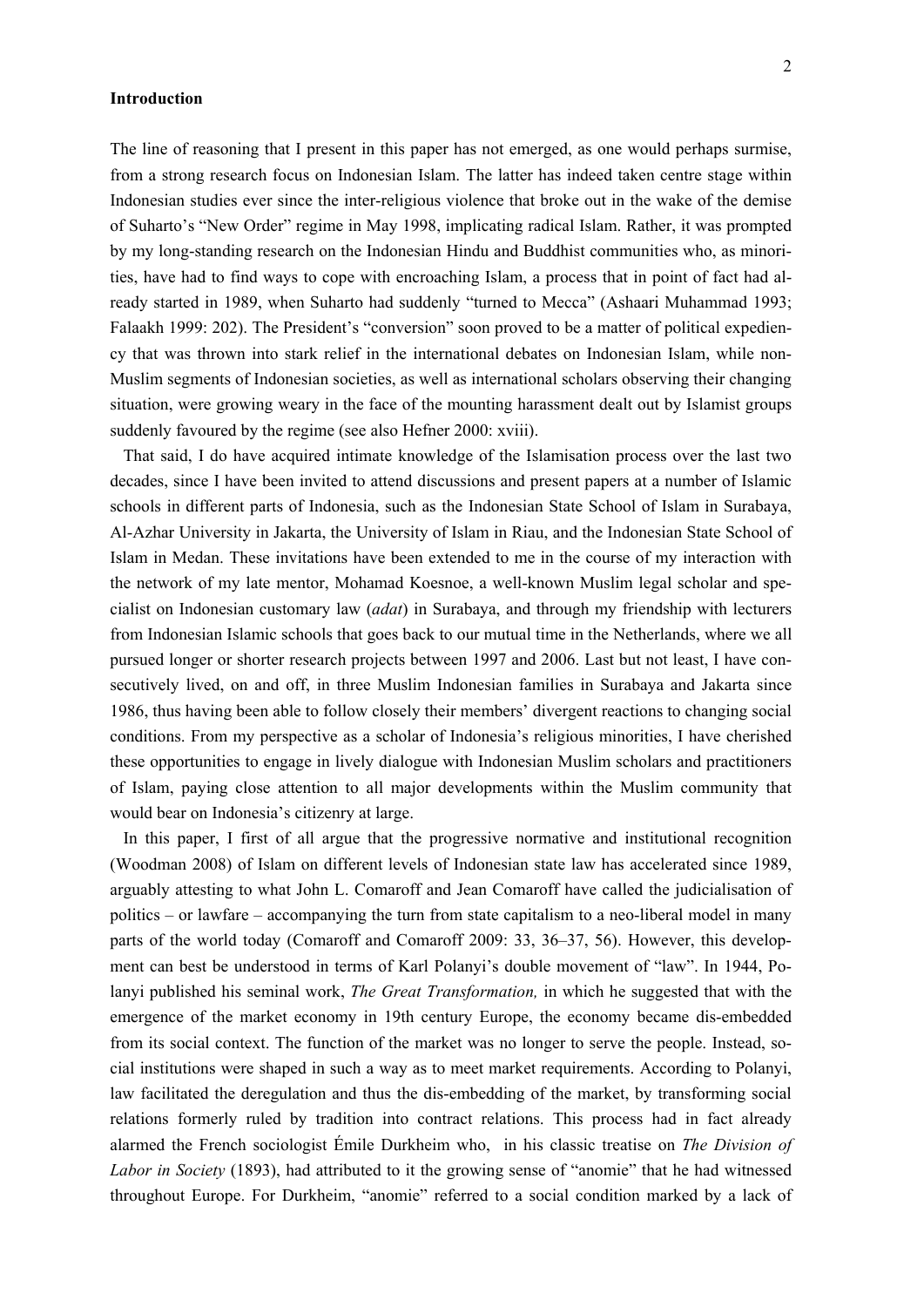shared values and norms, or some kind of state of lawlessness. Anomie, so Durkheim, is thus characterised by a breakdown between the collective and individual consciousness, which in itself contributes to increasing individual suffering (Durkheim 1998: iii, vi; Orrù 1983: 509–510; Orrù 1986: 177; Orrù 1989: 267–268; Kreide 2011: 44). Yet law, according to Polanyi, also enabled "antiliberal" counter-movements that established protectionist measures geared towards re-embedding the economy into local society in order to protect it from the disastrous effects of deregulation. Attempts at re-embedding the economy entailed the issuance of legal regulations that sought to reverse, or at least reduce, the commodification of social relations and land (Polanyi 2001: 7, 35– 44, 134–135; Lie 1991: 221–223; Frerichs 2011: 70, 72, 78, 82; Kreide 2011: 41, 43, 47; Perry-Kessaris 2011: 3–5, 7, 15–16; Ramstedt 2012: 50).

Since the turn of the century, Polanyi's line of reasoning has regained currency because his portrait of the transformation of Europe has resonated with the transformation processes that various Third World countries have recently undergone in the context of economic globalisation, including Indonesia, as we will see (Block 2001: xviii–xix, xxxiii–xxxv, xxxviii; Stiglitz 2001: vii, xvi; Frerichs 2011: 65–66; Perry-Kessaris 2011: 2). That is, scrutinised through this lens, the juridification of religion in Indonesia appears to be as much an effort to counter anomie, as it is an apparent attempt of re-embedding economy into local society and culture. In my use of "juridification", I follow Lars Ch. Blichner and Anders Molander (2005) to the extent that I mean the term to refer to the fact that also in contemporary Indonesia law has come to regulate an increasing number of different activities. It can furthermore be said that, in Indonesia too, social activities, actors, and social relations have increasingly been legally framed, and that there has generally been a growth of judicial power.

In the following, I will first highlight the increasing deregulation and dis-embedding of the economy that had already set in under Suharto, markedly accelerating since the Asia Crisis of 1997/98. I will argue that this long-standing dynamic engendered an anomic social condition, a widespread loss of solidarity and belief in shared values, that constituted a fertile environment for the emergence of anti-liberal attempts of "lawfare" ostentatiously directed against the resultant disenfranchisement of large parts of local society. I will then recount why and how Islam came to be a major ideological foundation for these anti-liberal efforts, alongside various modes of ethno-nationalism. Retracing the progression of the recent Islamisation by law, I will challenge scholarly opinions that have cast it merely as an unintended, yet regionally confined by-product of the decentralisation process initiated by Suharto's successor, interim-President B.J. Habibie, in 1999. Showing how Islamic norms and institutions had already been accommodated within national legislation at the inception of the independent Indonesian nation state, I will contend that this had early on facilitated a degree of Islamisation by law that eventually brought about a fertile social climate for the further juridification of religion from 1989 onwards, despite a rigorous curtailing of political Islam under Suharto. While I concur that decentralisation did indeed facilitate the rapid juridification of both Islamic and customary norms and institutions since 2001, I argue that, in view of the anomic condition within which the Suharto regime and its collapse had left Indonesian society, it has been the widespread need for a common morality, which ultimately motivated this process. I will support my case with examples of the fall from grace of two icons of Muslim piety. These icons have recently experienced a sudden drop in popularity, even receiving some public bashing from their former admirers, after they violated some extremely sensitive moral standards. Their examples show, I hold, that it is not about Islam as an ideological tool for political ends but all about Islam as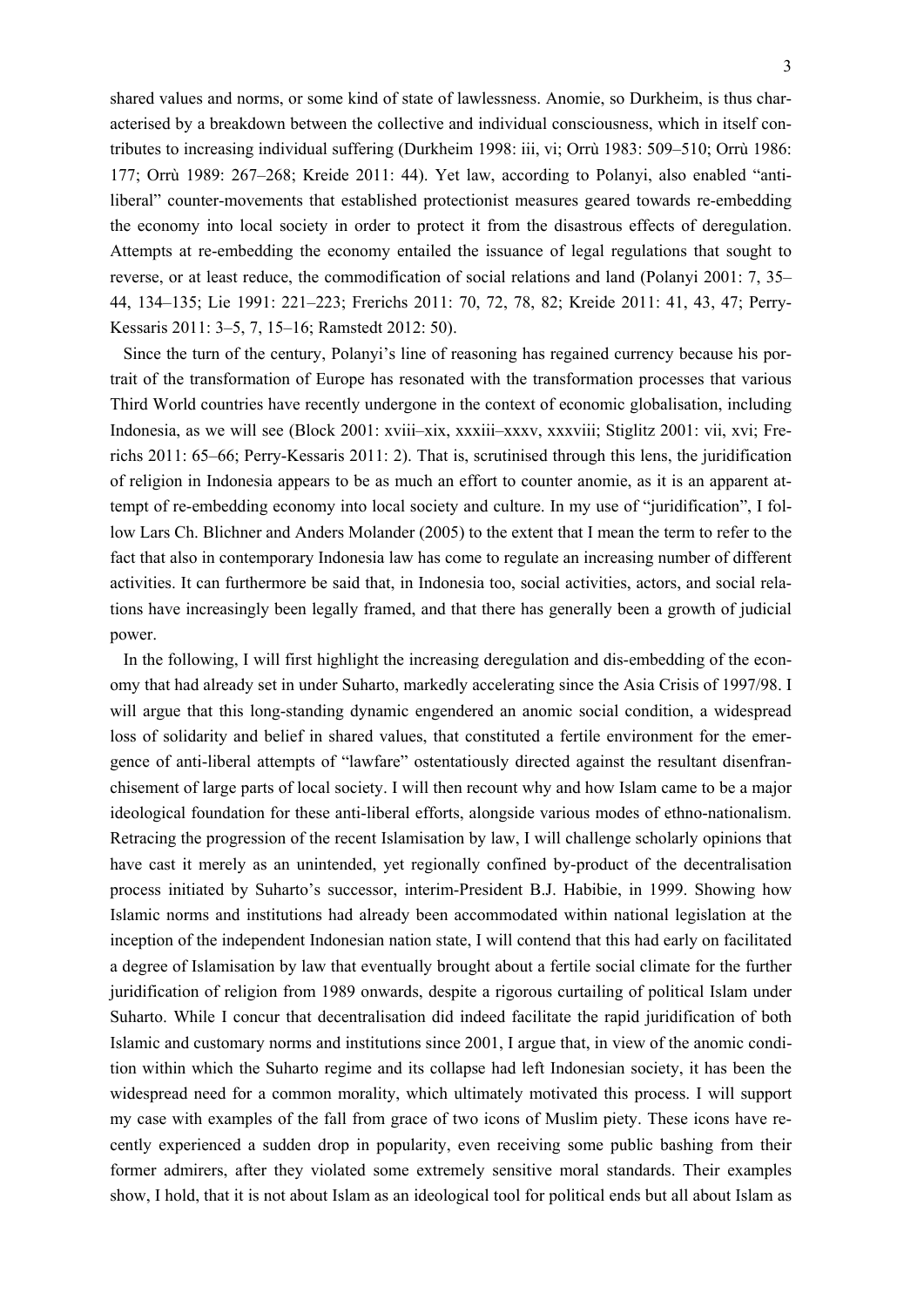a real moral force guiding everyday behaviour in the face of progressing anomie. Once the former icons of Muslim piety failed their followers' moral expectations, they immediately lost all support regardless of their charisma that constituted considerable value as political capital.

#### **Different Dimensions of Anomie in Post-Independence Indonesia**

When Indonesia's economy immediately crumbled under the impact of the Asia Crisis that had started off with the devaluation of the Thai baht in July 1997 (Sadli 2009: 146), the much acclaimed economic success of Suharto's "New Order" regime was thwarted, while at the same time the alleged preoccupation of the Indonesian government with "social harmony" and "equal economic development" was finally unmasked as the rhetorical decorum of his version of rent-seeking crony-capitalism (Baig and Goldfajn 1998: 5; Basri 1999: 31–32; Mulya Lubis and Santosa 1999: 343, 356; McGillivray and Morrissey 1999: 11–12).

What is important for us to realise in this respect is that the "New Order" only bore the semblance of democracy. Already Suharto's predecessor, President Sukarno, had ended the liberal democracy period in post-independence Indonesia that had lasted from 1950, i.e. the year in which the unitary Indonesian nation state had finally received international recognition, until 1957. For, in 1957, Sukarno declared Martial Law with the support of the loyal generals of the Indonesian military in order to deal with rebellious army commanders in secessionist regions. In 1959, Sukarno also dissolved the elected parliament and established the system of Guided Democracy under the strong executive leadership of the President, free of any institutional control because he had grown tired with the vagaries of parliamentary democracy that, to his mind, were intrinsically linked to the political instability favouring the rise of secessionist movements. Law No. 19/1964 provided Sukarno with the authority to interfere at will in any stage of the judicial process for the sake of national interests (Lindsey and Santosa 2008: 9). Impressed by Mao Zedong's success in increasing political stability in China through the swift centralisation of power, Sukarno displayed a growing penchant for the Indonesian Communist Party. By mid-1965, this was to be his undoing. During the night of 30 September to 1 October 1965, anti-communist forces in the military under the leadership of General Suharto allegedly aborted a communist coup. Suharto, quick in seizing power from Sukarno, formally ascended to the presidency in 1967.

He established a "New Order" that was marked by fierce anticommunism. In the years 1965 to 1967, anywhere between 400,000 and one million alleged and actual communists were massacred with the help of Islamic – and Hindu-Balinese – militias (Roosa 2006: 24–25; Lindsey and Santosa 2008: 10–11). The original legal act, under which Suharto was to rule more than thirty years, i.e. until May 1998, was a Presidential Instruction from 3 October 1965, issued by the choiceless Sukarno. The instruction authorised Suharto to restore order, which Suharto continued to do while constantly invoking the "threat of Communism" and thereby endlessly prolonging a "state of emergency" (Benjamin 1965: 84; Agamben 2007: 58–59). Suharto extended the role of the military beyond its task of external defence. The military was henceforth also officially allotted an active role in ensuring internal political stability and the development of the necessary internal conditions for economic development. By the early 1970s, Indonesia's formal legal system was completely controlled by the regime that was firmly backed-up by the military-run security apparatus curtailing civilian legal institutions whenever necessary (Lev 2000: 9).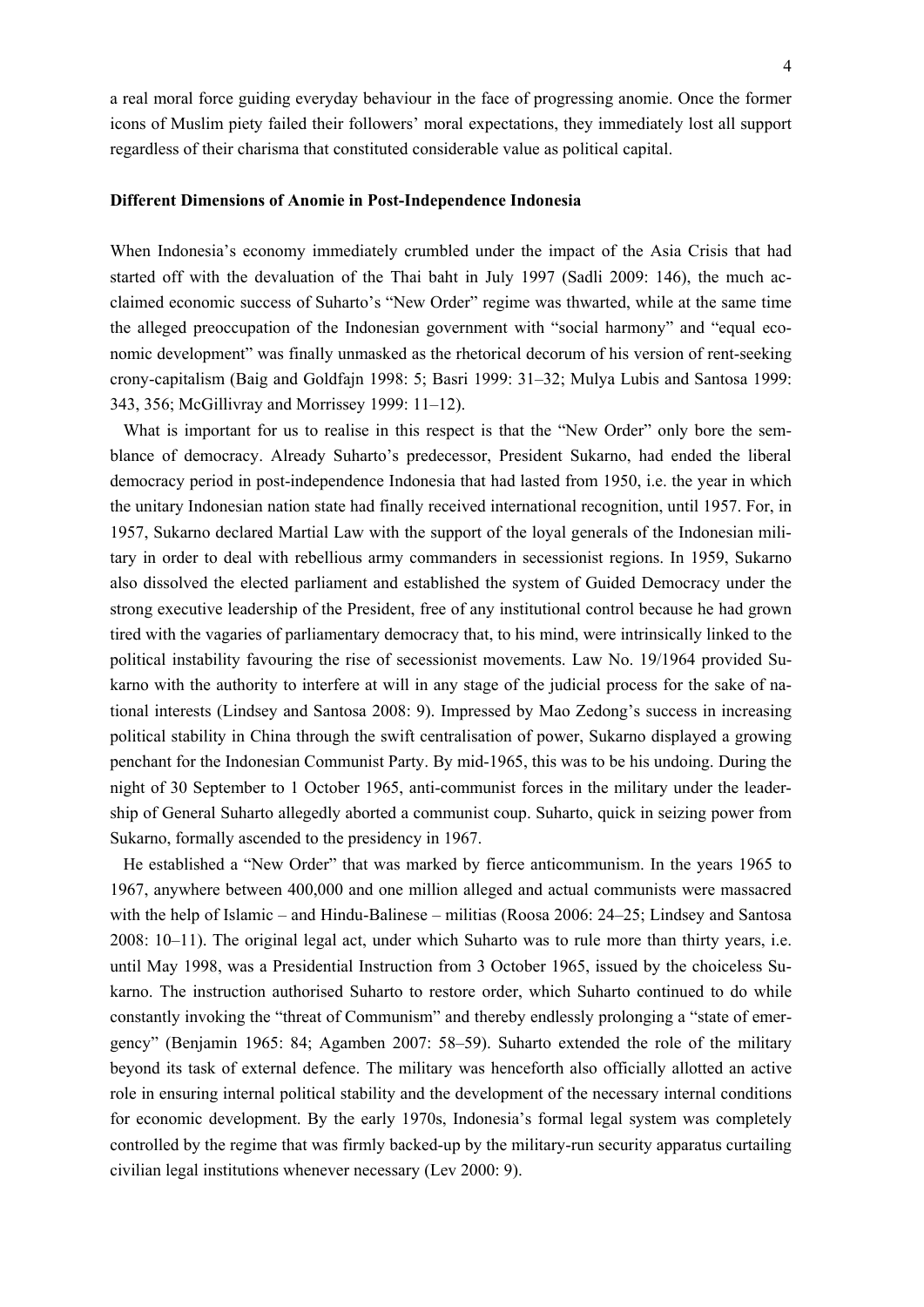His success in attaining an unprecedented degree of political stability and economic growth, alongside his staunch anticommunism, provided a sound legitimatory foundation for Suharto's regime in the eyes of the liberal West far beyond the end of the Cold War. Moreover, although Suharto personally had always remained highly ambivalent with regard to economic liberalisation, he had in fact conceded to some deregulation of Indonesia's high transaction cost economy in response to the drop in oil prices in the early 1980s and the pressure of the World Bank and International Monetary Fund (IMF) sponsoring Structural Adjustment Programs that were particularly calling for trade liberalisation. However, Suharto had simply opened up industries, including those vital to the Indonesian people, to foreigners, to the detriment of the economic interests of the local people. Moreover, in order to balance the trade deficit caused by a continuously high import ratio, a licensing scheme had been implemented that same year, which provided ample opportunities for graft and "distributional coalition" (Olson 1982: 65) between foreign investors and members of Suharto's family and its cronies (Soesastro 1989: 854, 856–858, 863; Liddle 1991: 403, 405, 410, 413–414, 418, 421–422; Mulya Lubis and Santosa 1999: 356; Soesastro 2000: 52–53; Connor and Vickers 2003: 164).

While a significant number of Indonesian citizens thus profited from the economic boom to a greater and lesser extent as clients of the rentier class, and not as entrepreneurs in a liberal sense, a considerable part of the population of regions in and beyond Java, i.e. Indonesia's most densely populated and developed island, resented their growing disenfranchisement. Parallel to the dissatisfaction of proletarian labourers, landless farmers, petty peddlers, and local fishermen resenting the disembedding of the economy from local society, there was the growing frustration of the emerging middle class who increasingly felt thwarted in its economic opportunities by the upper echelons of the rentier class, to which they themselves belonged. In 1988/89, that is ten years prior to the fall of ex-President Suharto, the criticism of the increasingly vocal working and middle class, seething differences among the ruling elite, unexpected opposition from within the military leadership, as well as the indirect influence of a growing international pro-democracy climate in connection with the break-down of communist regimes occasioned a political opening of Suharto's patrimonial regime. This opening in turn facilitated the formation of an ever more conspicuous countrywide pro-democracy movement. It consisted of NGOs and forums, such as the Democratic Forum, a coalition of Muslim and Christian scholars, businessmen, and human rights lawyers led by the late Abdurrahman Wahid, then head of Nahdlatul Ulama, the largest Muslim organisation in Indonesia with a membership, at the time, of about twenty to thirty million people. They took issue particularly with the widespread collusion, corruption, and nepotism that was deeply entrenched in the regime. The resultant social injustice had been further aggravated by frequent human rights abuses and the total absence of the rule of law that had made state courts unattractive options for dispute resolution (Soesastro 1989: 853; Uhlin 1993: 517, 519–521, 526, 528; Aspinall 1998: 133; Aspinall 1999: 212, 220; Mulya Lubis and Santosa 1999: 346, 348, 357; Aspinall 2005: 51–56). The prodemocracy movement called for a political and legal reform in order to re-embed the economy into local society and to reverse the growing anomie of the state that seemed to have long divested itself from any semblance of morality. Many located the cause for the high degree of corruption and nonsolidarity of the nation's elite in the increasing influence of the immoral Western culture marked by individualism, hedonism, indecency, the privatisation of religion, and the concomitant loss of collectively shared religious norms regulating individual behaviour (see also Schoenfeld 1990).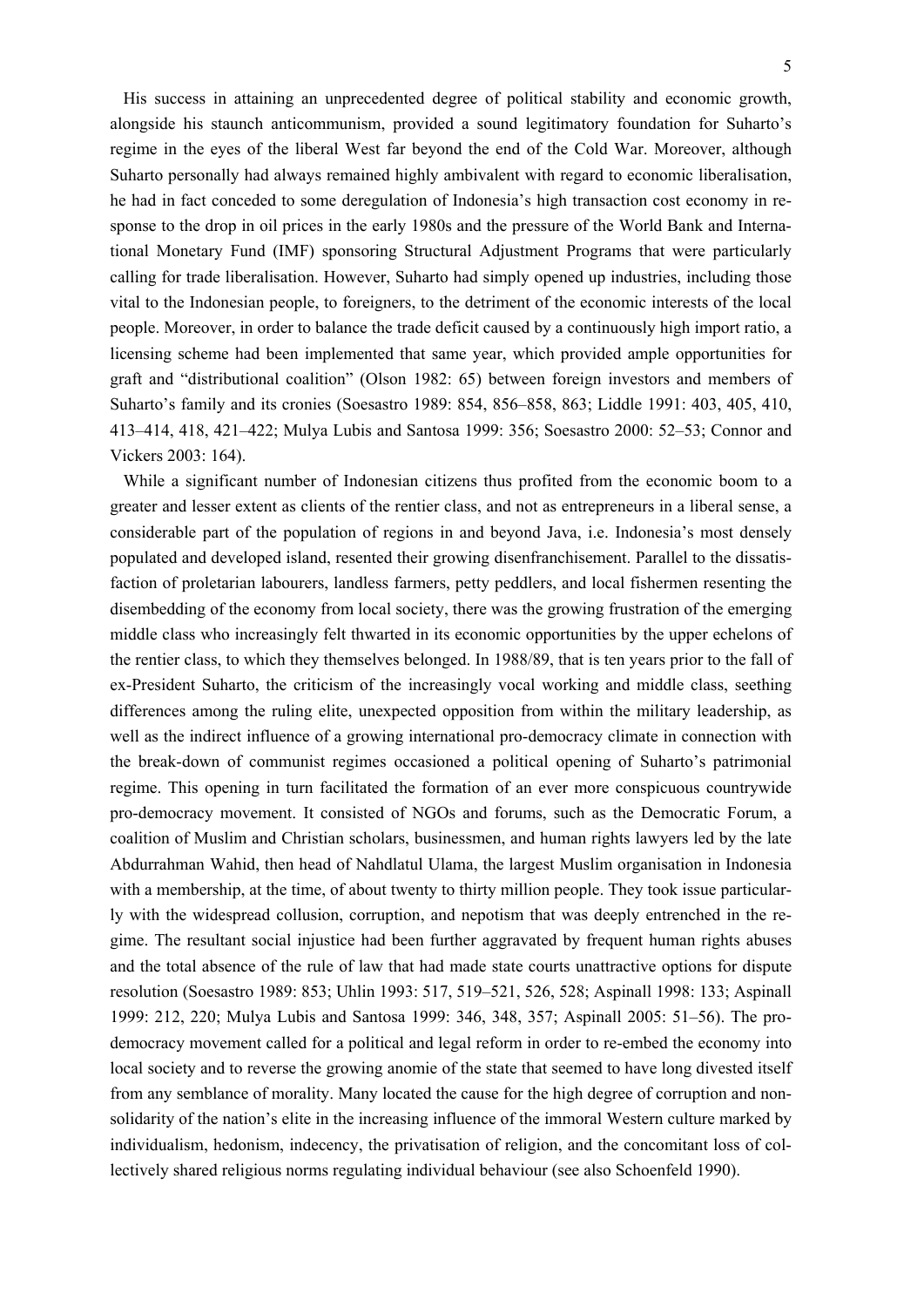On 21 May 1998 – in the midst of the Indonesian monetary crisis – Suharto was finally forced to step down as president. His successor, interim-President B.J. Habibie initiated a far-reaching governance reform that sought to address the major concerns of the pro-democracy movement and to mend the deplorable state of the Indonesian economy. In the course of the reform, which was implemented during the presidencies of Abdurrahman Wahid (1999–2001) and Megawati Sukarnoputri (2001–2004), a significant number of legislative, administrative, and fiscal powers were devolved from the centre to the regions. By 2004, the reform had thus turned Indonesia from a highly centralised patrimonial state into a largely decentralised liberal democracy.

Already during Habibie's legislature, state control on press freedom had been lifted, Suharto's children were deprived of their former access to licenses, concessions, and credit, political prisoners were released from their sentences, etc. In a series of four constitutional amendments (Lindsey 2008: 24–40) and enabling legislation, the Indonesian military was stripped of its representation in parliament, and the legislature was made entirely elective. The resultant parliamentary structure was supplemented with a Constitutional Court that has the authority to rule on the constitutional validity of any piece of legislation. A new Bill of Rights gave Indonesia's citizens for the first time a legislative basis for claiming human rights. Although the office of president has remained the top rank of the executive, the office holder has been far more dependent on parliament than before. Since 2002, the president has been chosen directly by the electorate.

Yet, how has the majority of the Indonesian citizenry so far responded to these reforms? Gauging the situation, we have to bear in mind that many members of the highly heterogeneous prodemocracy movement were suspicious of the increasing influence of Western donor institutions during and after the Asia Crisis (Li 2009: 240; Ramstedt 2009: 329). There was widespread outrage over the recommendations of the IMF that seemed only to exacerbate the deplorable situation of those people suffering the most from the effects of the crisis, the urban poor and the middle class. Decentralisation promised greater participation of local society in political and economic decisionmaking processes. And local electorates everywhere in Indonesia used the legislative means in order to ensure that future economic progress would not further the influence of Western culture, including political culture, which had helped to bring on Indonesia's anomie in the first place. Given the still publicly repressed trauma of the communist purge and the atrocities committed in its wake, the unspeakable corruption of the legal, bureaucratic, and military system under Suharto spilling over into the post-*reformasi* era, the relentless appropriation of local commons by Suharto's "family firm", the many human rights violations of his regime, economic deregulation that even accelerated under the recent governance reform, plus the fact that Indonesia's middle class has constituted itself less from among enterprising businessmen and intellectuals than from the clientele of Indonesia's rentier class who are unaccustomed to the vagaries of an ever globalising market, it is not surprising that the momentum of democracy inherent in decentralisation has frequently been used in such a way as to construct legal barriers against the further liberalisation of economy and culture that might enhance the anomic condition of present-day Indonesian society.

It is noteworthy in this respect that Indonesia's transition, between 1999 and 2002, from a strongly centralised and unitary form of governance to a highly decentralised one entailed intense spells of violent inter-ethnic and inter-religious conflict in different regions (Kalimantan, Moluccas, Central Sulawesi, Lombok, and to a certain extent Bali and West Irian/Papua) attesting to a widespread need to assert local identity. While in the following years, the violence largely subsided, efforts of asserting local identities have continued throughout the country in the form of revitalising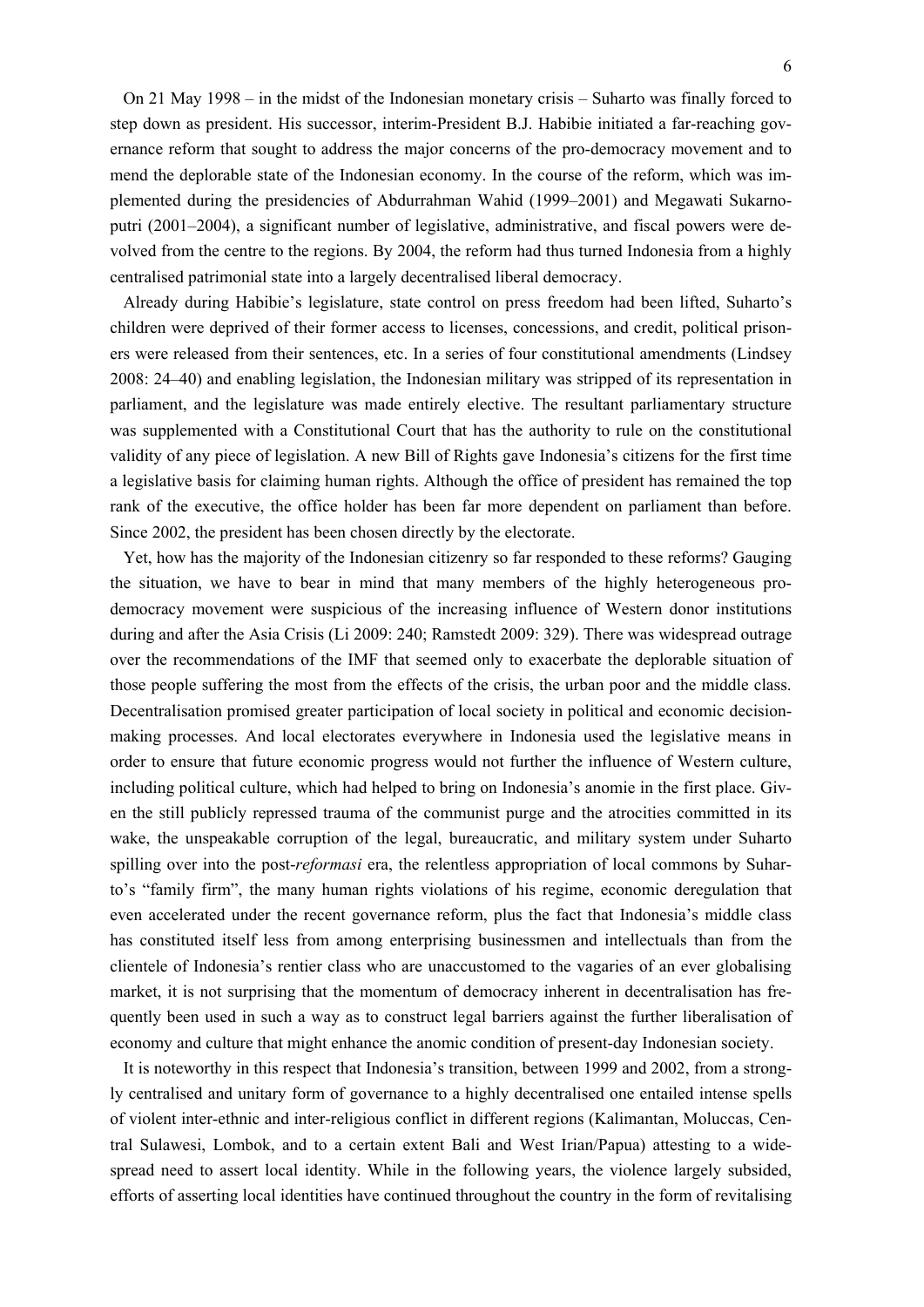local customary law as well as traditional monarchies. Parallel to this development, we have witnessed an accelerating normative and institutional recognition of Islam in Indonesian state law that has impacted negatively on the aforementioned inter-ethnic conflicts, in which the indigenous populations with different religious backgrounds have invariably turned against the local Muslim migrant communities who then tended to receive both ideological and violent support of Muslim hardliners from other parts of the country.

#### **Islamisation by Law and the Juridification of Religion in Post-New Order Suharto**

Full-blown measures to Islamise by law had actually already set in when, in 1989, Suharto started to court Indonesia's Muslim majority in order to attenuate criticism from the pro-democracy movement and to acquire a new mass base in the face of his growing differences with the military leadership hitherto dominated by Christian and secularist Indonesians. Evidence for the ensuing Islamisation of Indonesian society was the foundation of the Association of Muslim Intellectuals (*Ikatan Cendekiawan Muslim Indonesia [ICMI]*) in 1990. It was chaired by Suharto's protégé, the Minister of Research and Technology B.J. Habibie, who was instrumental in the rapid invasion of the ranks of the Indonesian bureaucracy by *ICMI* members (Bruinessen 1995: 1, 15; Ramage 1997: 42, 75–121; Hefner 2000: 153–160, 163–166; Zuhdi 2006: 423; Hosen 2007: 72–75; End and Aritonang 2008: 217–218; Lindsey and Santosa 2008: 14). In 1992, the latter already dominated the cabinet and the ruling party. The rise of *ICMI* was reflected in an increasing normative and institutional accommodation of Islam in Indonesia's state law that amounted to a major shift in the Indonesian nomosphere, that is, in the specific closely intertwined social, spatial, and temporal materialities that are produced by as well as constitute particular legal practices (Delaney 2004: 848, 851– 852; Delaney 2010: 8, 16, 25).

This shift was a rupture with the earlier political culture of equal public representation of the five religious communities then recognised by the Indonesian state (Islam, Protestantism, Catholicism, Hinduism, and Buddhism). Law No. 2/1989 on the National Education System, for instance, obliged the government to provide appropriate funding for the private Islamic schools hitherto only supervised and not sponsored by the Ministry of Religious Affairs (Zuhdi 2006: 416, 418, 423– 424), whereas various Hindu colleges in Java, for instance, had to stop operation for want of sufficient state funding.<sup>3</sup>

Law No. 7/1989 on Religious Judicature then initiated the upgrading of the traditional Islamic courts. Islamic courts had already existed prior to independence under the auspices of the colonial Ministry of Justice, and so, to give another example from Indonesia's less well-known Hindu minority, had Balinese courts operating according to the Dutch colonial construction of Balinese customary law. After independence, the Islamic courts were allowed to continue under the supervision of the Ministry of Religious Affairs, with judicial authority only pertaining to matters of family law, by 1953, while the Balinese courts, which were regarded as colonial products designed to promote the interests of the Balinese aristocracy, had been dismantled on the grounds of Emergency Law No. 1/1951 on Preliminary Steps towards the Unification of the Organization, Authority and Portfolio of the Civil Courts (Lev 2000: 56–59). New national courts were set up instead, while the Islamic courts, as I said, continued. Law No. 7/1989 now raised the judicial authority of the

<sup>&</sup>lt;sup>3</sup> Interviews with Hindu officials in Blitar (East Java) and Klaten (Central Java), where the schools had formerly operated, over the course of three consecutive field-trips in 1997, 1998, and 1999.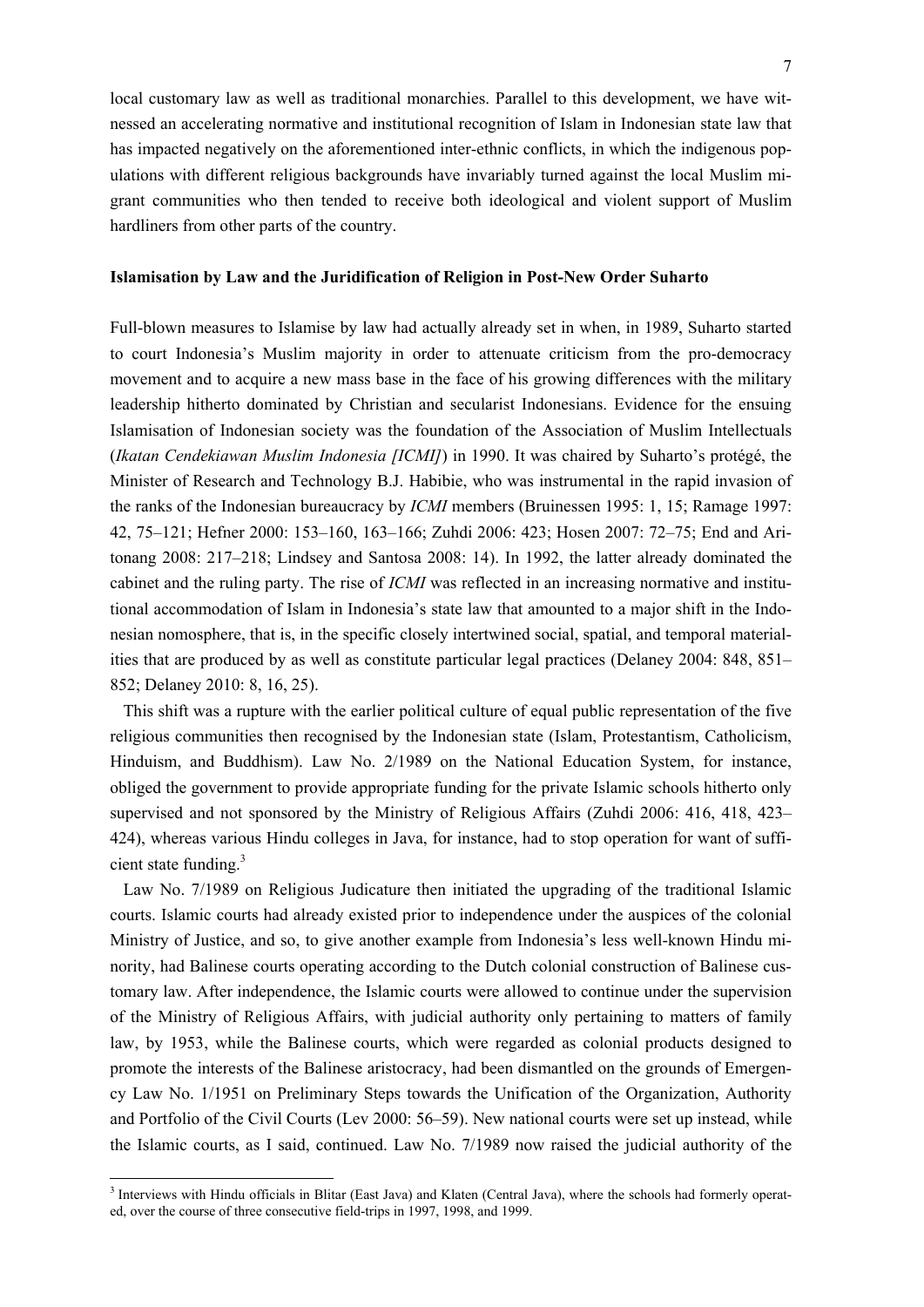Islamic courts to the level of civil and military courts and called for the compilation of Islamic jurisprudence. The latter was compiled with the help of all Indonesian Muslim organisations and then enacted by Presidential Instruction No. 1/1991 (Djalil 2006: 107–146; Hooker 2008: 17–25).

Two years later, the Ministry of Education and Culture lifted its ban from 1982 (*Surat Keputusan 052/C/Kep/D/82*) against the wearing of headscarves (*jilbab*) in state schools through *Surat Keputusan 100/C/Kep/D/1991* (Liddle 1996: 614; Alatas 2008). In the following year, *Bank Muamalat* was established as the first Indonesian bank operating according to Islamic principles as a consequence of Law No. 7/1992 on Islamic Banking. In the course of the following years, every major Indonesian bank opened an Islamic branch (Aspinall 2005: 40; Nurdin 2005: 33; Hooker 2008: 38– 39).

At the same time, on some University campuses, Wahhabi influence, i.e. an extremely puritan form of Salafism originating from Saudi Arabia, became increasingly palpable. It was mediated by Indonesian alumni from Saudi Arabian universities, Indonesian students of Saudi or Yemenite Muslim scholars (*ulama*), and alumni of the Saudi-financed Institute for Islamic and Arabic Studies (*LIPIA*) in Jakarta (Bruinessen 2002: 11–12). The Islamisation of Indonesia's public sphere went hand in hand with increasing discrimination against religious minorities, particularly in Java, South Sulawesi and North Sumatra, partly with the support of the government-controlled Indonesian Council of Islamic Scholars (*MUI*). In 1996, several riots broke out in which Christian churches and a Buddhist temple were burnt down. Several of my Hindu interlocutors in South Sulawesi and Java mentioned vandalism against their temples. The hitherto fairly harmonious co-existence of Indonesia's religious communities was clearly disturbed (Hyung-Jun 1998: 370; Ramstedt 2004a: 20; Beatty 2009).

With the implementation of the legislation on regional autonomy in 2001, a rapid juridification of religion occurred in Aceh following Parliamentary Decision No. IV/MPR/2000 on Strategic Recommendations for the Implementation of Regional Autonomy, which became the source for Regional Regulation No. 5/2000 on the Implementation of Islamic Law stating that all aspects of the *shari'a* were to be applied in Aceh. As a result, a *shari'a* office and a *shari'a* enforcement body, i.e. a kind of *shari'a* police called *Wilayatul Hisbah* working in conjunction with the secular police forces, were established in the same year. The regulation was reconfirmed by Law No. 18/2001 on Special Autonomy Law for Aceh, which gave the Regional Parliament of Aceh the authority to issue bylaws "based on the *shari'a*". It furthermore invested the Deliberation Council of Muslim Scholars (*MPU*) of Aceh, instituted on the basis of Regional Regulation No. 3/2000 and Update Regional Regulation No. 43/2001 on the Formation of a regional Council of Muslim Scholars, with legislative authority and the authority to supervise and to review the implementation of regional policy in accordance with the *shari'a*.

Regional Regulation No. 10/2002 on the *Shari'a* Courts then empowered Islamic courts in Aceh to extend their jurisdiction to business contracts and other economic transactions as well as to apply *hudud*, the strictest of three categories of Islamic penal law involving corporeal punishment, to criminal offenses. Regional Regulation No. 11/2002 criminalised breaches of Islamic orthopraxy, by stipulating that flogging should be enacted on people who propagate deviant sects or cults (12 lashes), failure to observe the Friday prayer three weeks consecutively without religiously legitimate reasons (3 lashes), instigating Muslims to break fast during Ramadan (6 lashes), or to eat and drink in public during the day on Ramadan (2 lashes).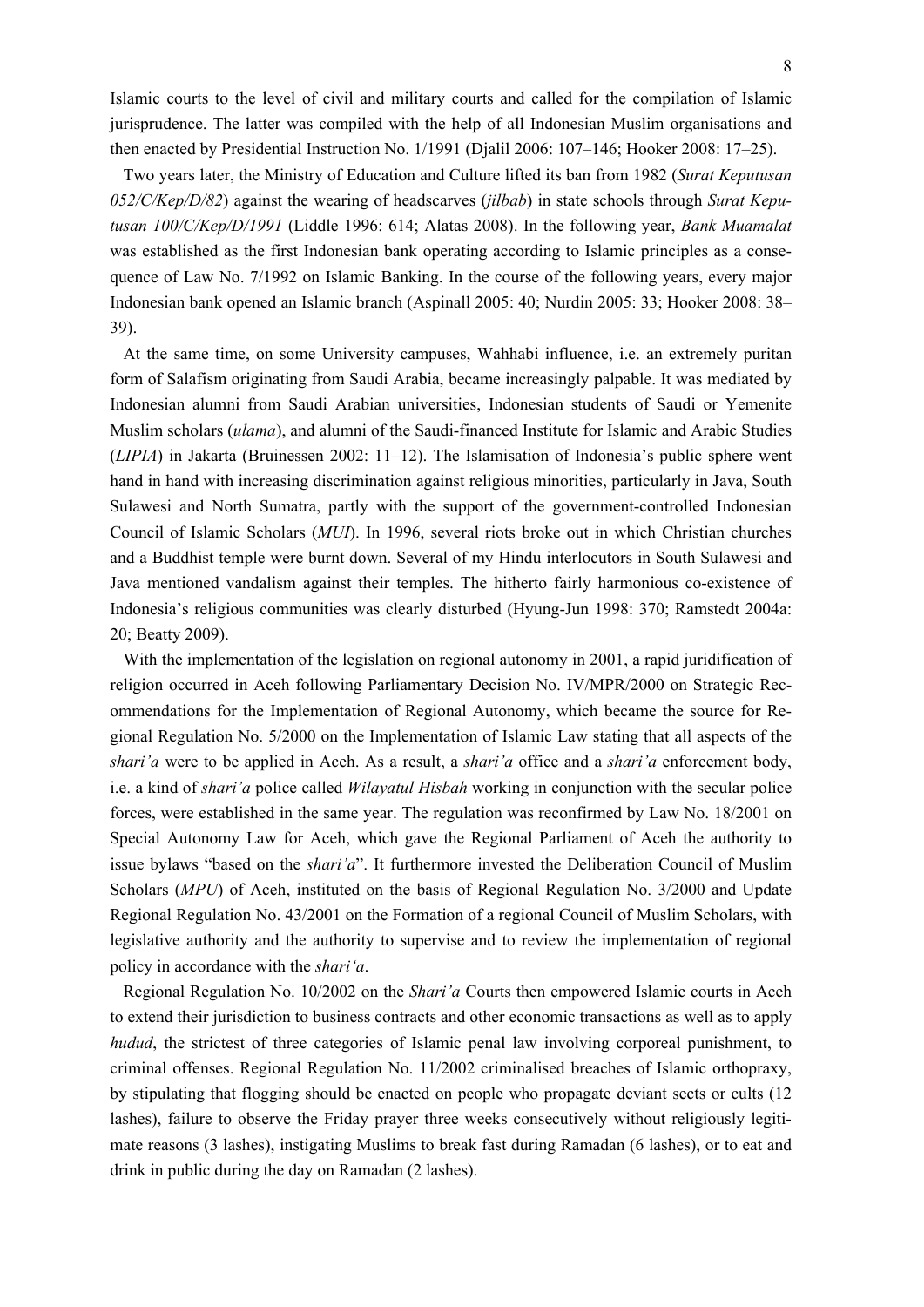In 2003, a number of Regional Regulations continued the Islamisation of and by law in Aceh: No. 12/2003 on the Prohibition of Liquor, No. 13/2003 on the Prohibition of Gambling, and No. 14/2003 on the Prohibition of Close Proximity between Men and Women Who are Unrelated or Not Married to One Another. Regional Regulation No. 7/2004 on the Management of Alms (*zakat*) allowed for setting up a regional treasury to which also the fines for *shari'a* offenses have been paid. Existent legal ambiguities and lacunae in the implementation of *shari'a* were finally amended by Law No. 11/2006 on the Governance of Aceh, particularly Chapter XVII, Articles 125–127 on Islamic Law and Its Implementation, Chapter XVIII, Articles 128–137 on *Shari'a* Courts, and Chapter XIX, Articles 138–140 on the Deliberation Council of Muslim Scholars (Djalil 2006: 169– 173; ICG 2006: 1, 4–6, 11–13; Simarmata 2006: 123; Hooker 2008: 246–251, 258; Salim 2008: 152, 155, 157–158, 176).

Other regions were also trying to incorporate the *shari'a* into their local jurisdiction. In the wake of the 2000 Mujahedin Congress in Yogyakarta attracting more than a thousand Muslim activists from all over the country discussing possibilities of introducing the *shari'a* at the national level, a Committee for the Preparation of the Enforcement of Islamic *shari'a* was formed in South Sulawesi. It drafted a special autonomy law for the province-wide implementation of the *shari'a* (Hooker 2008: 259-264). While special autonomy was not accorded to South Sulawesi, which is also home to other faith communities, several districts and towns have successfully enacted *shari'a*-based bylaws. Taking the lead, the District of Bulukumba issued a number of Regional Regulations that require both men and women to wear Islamic dress, which for the former means wearing a Muslim shirt called *baju koko*, and for the latter donning the veil. Moreover, those who want to obtain a higher education or be married are obliged to be literate in the Qur'an. Liquor, gambling, and prostitution are now strictly forbidden, and alms giving (*zakat*) is no longer voluntary but compulsory, as it is now a religious practice legally required for all Muslims to be performed. The implementation of these regulations was pioneered in twelve villages under the jurisdiction of the District. Altogether 78 of such bylaws have meanwhile been introduced in altogether 52 out of a total of 470 districts and municipalities throughout Indonesia, like in the West-Javanese cities of Banten, Tasikmalaya, Tangerang, and Cianjur, the West Sumatran town of Padang, and other West Sumatran districts (Benda-Beckmann 2006: 247–248; Warburton 2007; Bush 2008: 2–4, 10; Hooker 2008: 264–281; Platzdasch 2008; Rumadi n.d.; Rumadi 2008: 3–6).

This high degree of accommodation of Islam in Indonesian state law constitutes a striking paradox when juxtaposed with the results of the 1999, the 2004 and the 2009 General Legislative Elections in Indonesia. 48 political parties stood for the 1999 General Legislative Elections and could campaign as they pleased. They ranged from avowedly pluralist and social democratic parties to openly Islamist ones that advocated the implementation of the *shari'a* as part of state law valid only for Muslims. 14 parties were Islamic in the sense that their party programme was explicitly based (*berasas*) on Islam. Only 21 of the 48 parties won seats in the People's Representative Council. Seven of them were Islamic parties: *PPP* (i.e. *Partai Persatuan Pembangunan* or Unification and Development Party with a voter turnout of 11.8%), *PBB* (i.e. *Partai Bulan Bintang* or Moon and Star Party with a voter turnout of 2.6%), *PK* (i.e. *Partai Keadilan* or Justice Party with a voter turnout of 1.2%), *PNU* (i.e. *Partai Nahdlatul Ummat* or Islamic Awakening Party with a voter turnout of 0.6%), *PKU* (i.e. *Partai Kebangkitan Umat* or Resurrection of the Islamic Community Party with a voter turnout of 0.2%), *PSII* (i.e. *Partai Syarikat Islam Indonesia* or Alliance of Indonesian Islam Party with a voter turnout of 0.2%), and *PP* (i.e. *Partai Persatuan* or Unification Party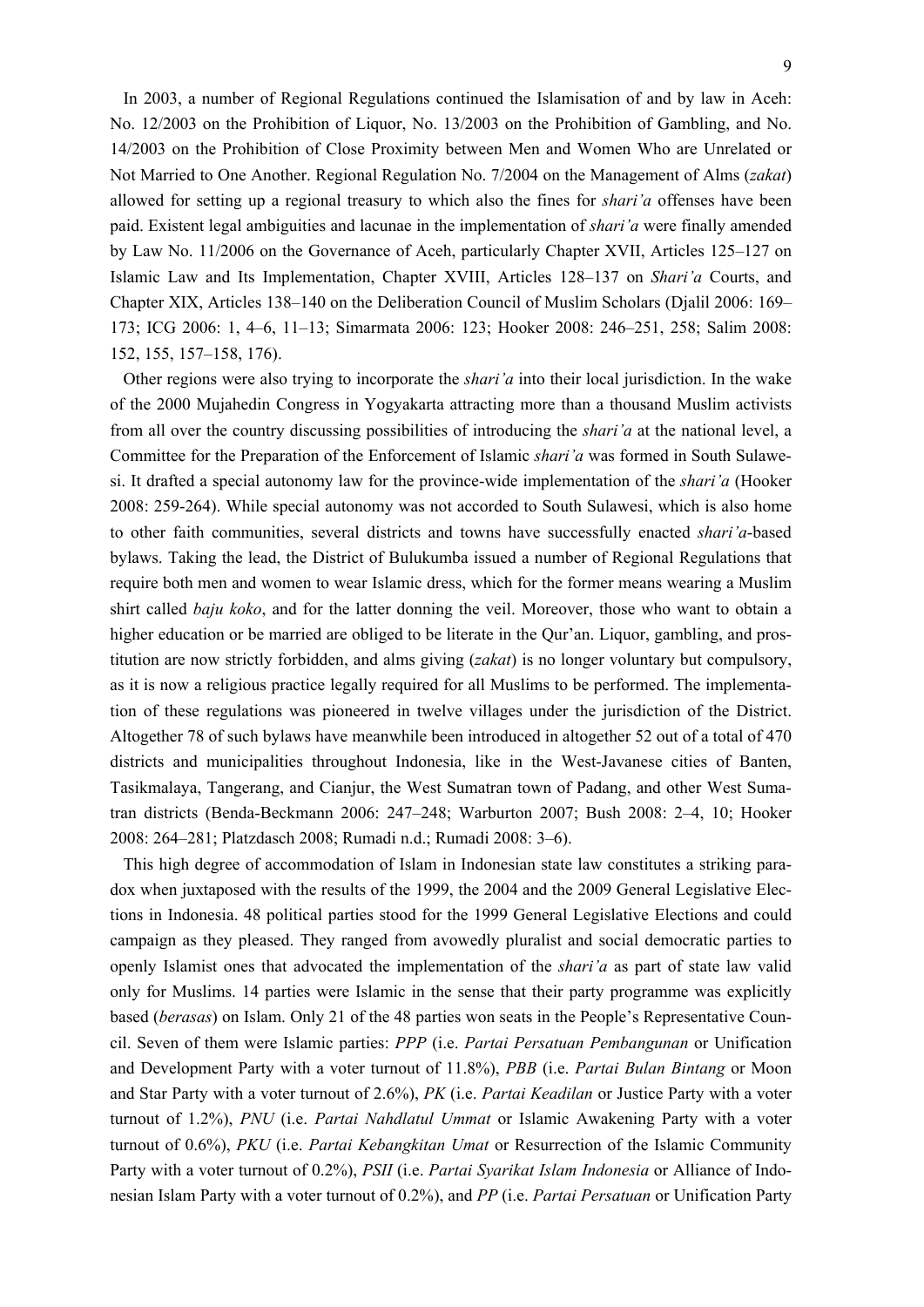with a voter turonout of 0.2%). Altogether, the Islamic parties achieved a total voter turnout of 16.8% (*Pemilihan Umum* 1999: 89; Pompe 1999: 28–41, 80–82, 85–89, 119–122, 125–129, 151– 152).

The number of political parties standing for the 2004 General Legislative Elections was considerably smaller than five years earlier. This was due to a new election law which allowed only those parties among the original 48 that in 1999 had won 2% of the seats in the People's Representative Council, or 3% of the seats in the provincial legislatures in half of Indonesia's provinces, or 3% of the seats in district legislatures in half of Indonesia's regencies and municipalities. Only six parties met this requirement, and the remaining ones had to merge or reorganise into new parties. Finally, altogether 24 parties stood for election, of which only five were Islamic parties (*PPP* and *PBB* who had survived the new election law, *PKS* or *Partai Keadilan Sejahtera*, i.e. Justice and Welfare Party, *PBR* or *Partai Bintang Reformasi*, i.e. Star of the Reform Party, and *PPNUI* or *Partai Persatuan Nahdlatul Ummah Indonesia*, i.e. United Awakening of Indonesian Islam Party). Together, the Islamic parties achieved a total voter turnout of 21.2%. It was significantly higher than the total Islamic voter turnout of the 1999 General Legislative Elections, but it was still by far unable to threaten the pluralist national consensus of the majority of Indonesia's electorate voting for secular parties (Ananta, Arifin, Nurvidya and Suryadinata 2005: 22).

Sixty parties registered for the 2009 General Legislative Elections. Yet, only 38 of them met the necessary requirements, seven of which were Islamic parties (i.e. *PKS*, *PPP*, *PBB*, *PKNU* or *Partai Kebangkitan Nasional Ulama*, i.e. National Resurrection of Islamic Scholars Party, *PBR*, *PMB* or *Partai Matahari Bangsa*, i.e. Sun of the People Party, and *PPNUI*). Their total voter turnout was 18.2%, 3% less than in 2004. It is noteworthy, though, that the Islamist and very efficiently organised *PKS* scored highest among all the Islamic parties. Gaining 10.54% of the seats, the *PKS* even attained the fourth rank behind President Yudhoyono's Democratic Party (*PD* or *Partai Demokrasi*), *Golkar*, and Megawati Sukarnoputri's Indonesian Democratic Party-Struggle (*PDI-P* or *Partai Demokrasi Indonesia-Perjuangan*).<sup>4</sup>

Due to the low voter turnout for the Islamic parties, some scholars<sup>5</sup> have downplayed the Islamisation of Indonesian state law, arguing that first of all the legal accommodation of Islam has only taken place on the level of regional regulations. In order to understand the significance of their argument, let us briefly turn to the hierarchy of legal regulations in post-New Order Indonesia. In August 2000, the Indonesian Parliament issued a new hierarchy of legislation (e.g. Hosen 2007: 209–210):

- Indonesian Constitution of 1945 (*Undang-undang Dasar 1945*)
- Parliamentary Decrees (*Ketetapan MPR*)
- Laws (*Undang-undang*)

- Government Regulations Substituting Laws (*Peraturan Pemerintah Pengganti Undangundang*)
- Government Regulations (*Peraturan Pemerintah*)

<sup>4</sup> Cf. http://mediacenter.kpu.go.id/images/mediacenter/berita/SUARA\_KPU/HASIL\_PENGHITUNGAN\_SUARA\_ SAH.pdf , accessed on 3 April 2010.

<sup>5</sup> E.g. Bill Watson, invited discussant at the 2009 international workshop on *Religion in Dispute and Conflict Resolution: cases from post-new order Indonesia* that I co-convened with Fadjar I. Thufail in Lembang (Indonesia), emphatically denied that the Islamisation of Indonesian state law had reached a significant level. Franz and Keebet von Benda-Beckmann have also been sceptical of what I have called the Islamisation of and by law.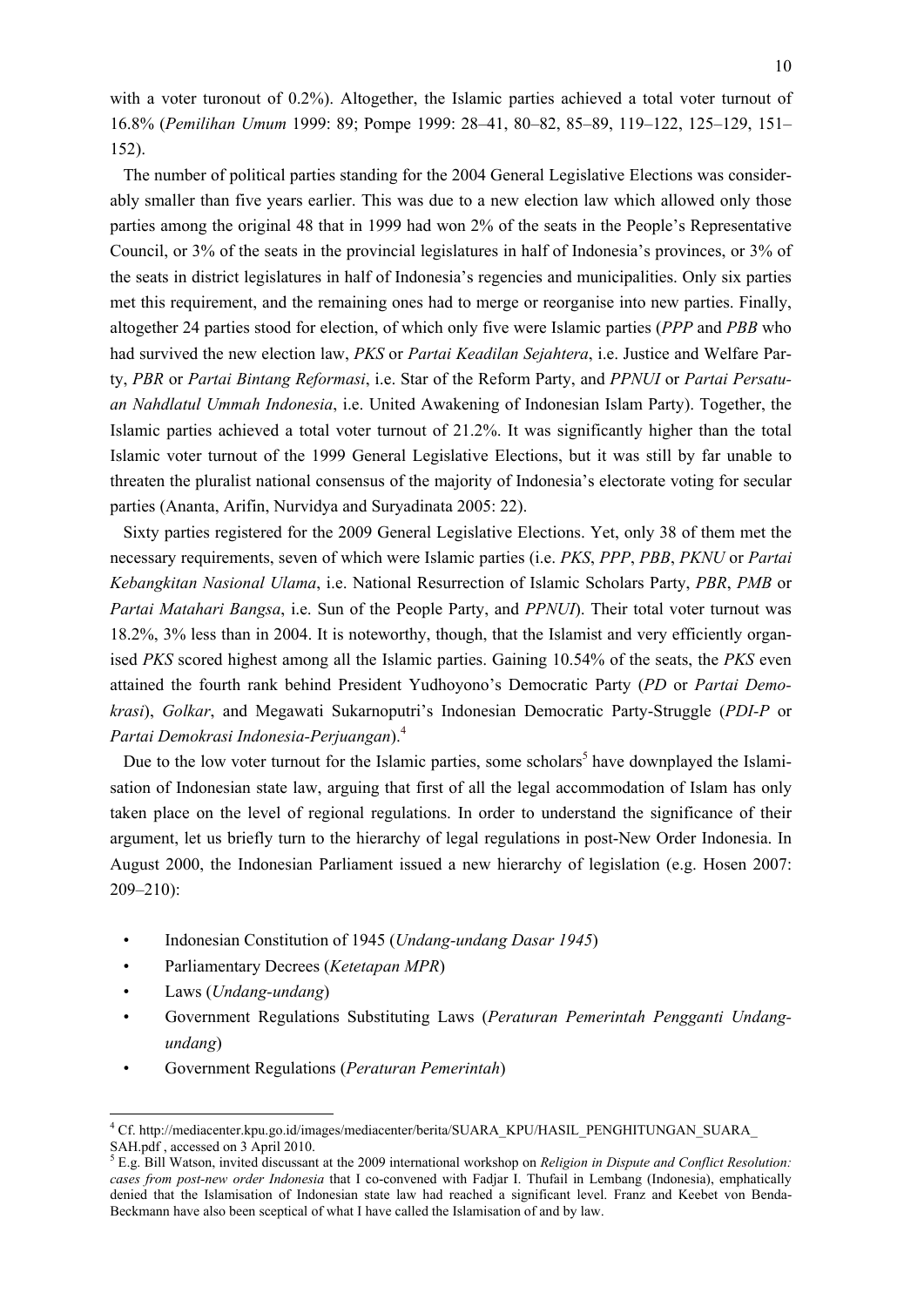- Presidential Decrees (*Keputusan Presiden*)
- Regional Regulations (*Peraturan Daerah*)

Regional regulations are indeed at the lowest end of the official hierarchy of statutes. The aforementioned scholars furthermore claimed that *shari'a*-based regional regulations have exclusively been issued in those areas that had a predominantly Muslim population with a leaning towards political Islam since colonial times. Due to the fact that a certain amount of legislative powers has been devolved to the regions in consequence of the 1999 legislation on Regional Autonomy initiated by B.J. Habibie's legislature, the issuance of *shari'a*-based regional regulations would have to be entirely regarded as an effect of the decentralisation process, driven by the need to reassert local identity. For example Robin Bush, the Asia Foundation's Country Representative until November 2011, stated in a paper from 2008 that the flood of *shari'a*-based regional regulations has peaked between 2001 and 2003 and appeared to be waning thereafter (Bush 2008: 178, 191). She defined four key factors (Bush 2008: 182–190) that, for her, accounted for why regional politicians and executives had been pushing for these regulations:

- 1. Importance of religion in the history of local culture and society, as 50 out of the 78 regulations had been issued in former strongholds of the secessionist *Darul Islam* movement of the 1950s (Aceh, West Java, and South Sulawesi)
- 2. Religious legislation was issued as a means to distract from or obfuscate corruption; moreover, the new *shari'a*-based regulations have provided local officials with additional opportunities for graft as some have offered to lift regulations in exchange for certain "gifts" or "fees"
- 3. Religious legislation has also been a strategy of local electoral politics, such as when heads of regions want or – in cases of coalition negotiations need – to "prove" their Islamic credentials by opting for what they think is a populist legislation
- 4. Religious legislation has occasionally resulted from a lack of technical governance capacity at the local level, such as poor literacy and drafting skills on the part of local legislators; this factor is indeed borne out by the fact that more and more heads of local governments and local party leaders welcome assistance in drafting new legislation.

Scholars like Bush are justified in saying that, in consequence of decentralisation, those areas known as traditional strongholds of Islam have used their newly acquired legislative powers to issue *shari'a*-based regional regulations. The issuance of the latter, however, has not stopped in 2007. A case in point is Regional Regulation No. 12/2009 of the Municipality of Tasikmalaya stipulating that the normative order of the local society is rooted in the teachings of Islam. Meanwhile, the legislature of Tasikmalaya has formed a *shari'a* police unit with the assignment to enforce the regulation.<sup>6</sup> At the time of finalising this paper, i.e. June 2012, the city of Tangerang is about to issue a regional regulation forcing both Muslim and non-Muslim women, Indonesian citizens as well as foreign visitors, to don the headscarf. What is more, as I will demonstrate further below, the accommodation of Islam in state law has not stopped at the level of regional regulations. While I

<sup>6</sup> Cf. *DPR Pertanyakan Dasar Hukum Pembentukan Polisi Syariah di Tasikmalaya*, available online at http://berita.plasa.msn.com/nasional/okezone/dpr-pertanyakan-dasar-hukum-pembentukan-polisi-syariah-di-tasikmalaya, accessed on 10 June 2012.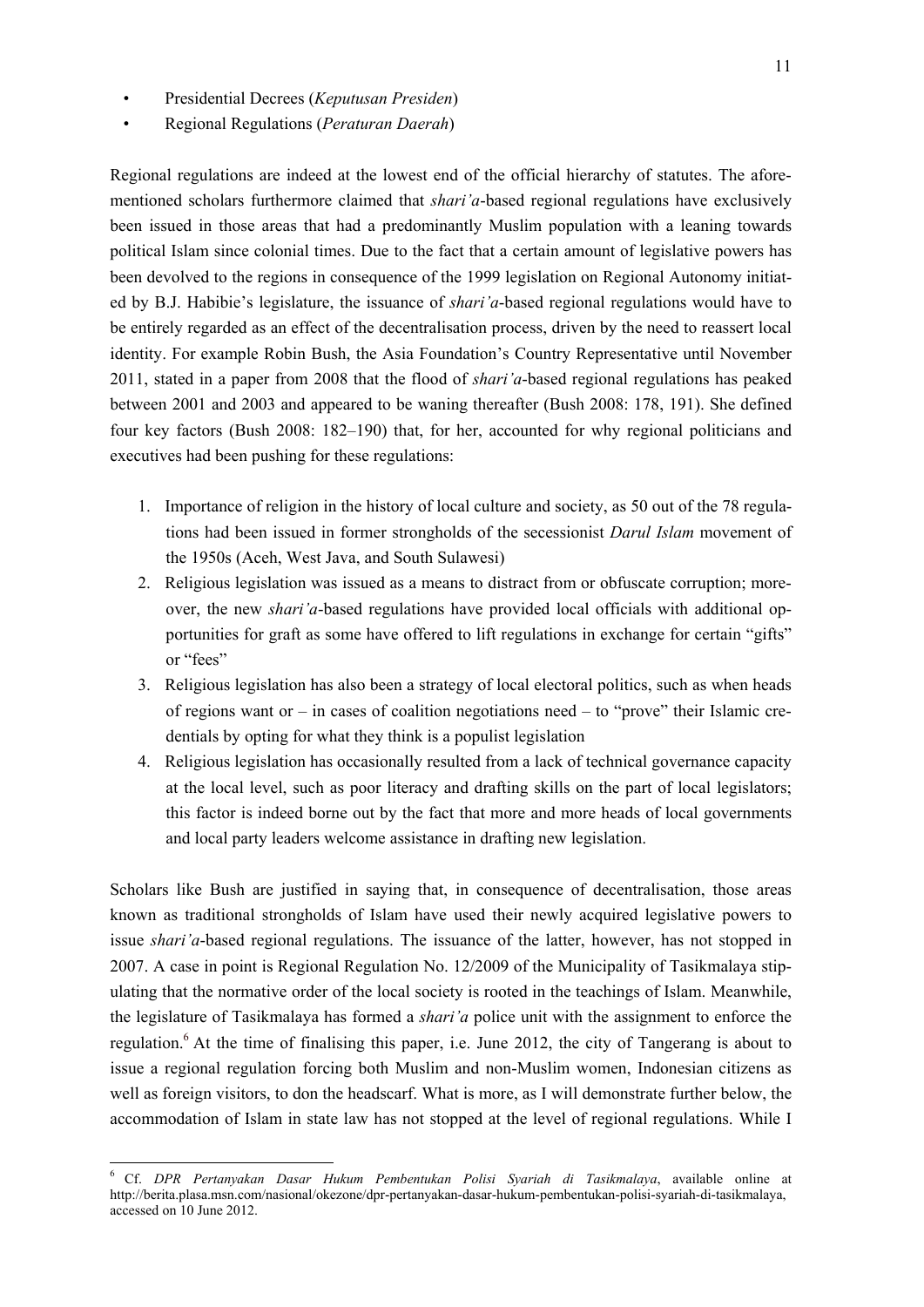concede that the points mentioned by Bush have also played a role, I argue that the root cause for what can be called attempts at Islamising Indonesian society by law lies in a need, obviously shared by a large part of the Indonesian citizenry, for a reversal of the on-going anomic situation, a need for ultimate values derived from what, to many, seems an incorrupt source, i.e. religion and ethnic tradition, on the basis of which social order can be re-established locally; hence the parallelity of the emergence of *shari'a*-based regulations and the revival of customary law traditions and traditional monarchies in the archipelago. It is noteworthy in this respect that, while the customary law of village traditions has already attained a significant degree of legal recognition, as the institutions of the Indonesian villages are generally considered not to be in contradiction with democracy, the monarchies are currently seeking legal protection as customary (*adat*) institutions too.<sup>7</sup> At the time of independence, they had been deemed incompatible with the democratic character of the Indonesian Republic (with the exception of the Sultanate of Yogyakarta due to the eminent role of Sultan Hamengku Buwano IX in the Indonesian Independence Movement), and their power and privileges had been taken away from them. In the current climate favouring the revitalisation of local customs, however, they have already gained some clout as valuable guardians of ethnic traditions.

The revitalisation of local customary law through the integration of re-modified versions of it into state law in regions that had retained their customary law traditions in some form or another until the end of the Suharto-era has constituted a clear attempt of re-embedding the economy into the institutions of local society, by securing access to local resources and resource management for local citizens. This has been substantiated by research on West Sumatra, Bali, South Sulawesi, and Minahasa (cf. e.g. Benda-Beckmann and Benda-Beckmann 2009; Ramstedt forthcoming; Schulte Nordholt 2007; Jong 2009; Thufail 2011; Thufail forthcoming; Davidson and Henley 2007). The research on Bali and Papua has furthermore shown that the revitalisation of local customary law traditions under the heading of "Hindu law" in the case of Bali (Ramstedt 2009: 345, 351) and the attempt of establishing Manukwari in West Papua as a Christian zone through the issuance of a respective regional regulation, a so-called *Perda Inji* (Warta 2011: 81–84), had received a boost by the increasing Islamisation of the public sphere in Indonesia. The growing accommodation of Islamic orthopraxy in regions, where Islam had been strong for generations, attests to a similar need of empowering the local population through a re-conceptualisation of local citizenship on the basis of *shari'a*-based regulations.

Before I substantiate my claim that the Islamisation of Indonesian state law has already for some time reached the national level, I am going to deal with the question of why Islam has apparently constituted a valid source of moral rejuvenation after the fall of Suharto. I argue that earlier phases of juridifying religion in Indonesia had already privileged Islam, a process that had simultaneously led to a certain degree of disembedding religion from local society, prompting a transformation of local notions of religion, and the Islamisation of the moral space of the Indonesian nation. As religion and ethnic tradition remained the only legitimate sources of morality under Suharto, as I have argued above, Islam provided a salient platform for mass-based opposition to the "New Order" regime. After two decades of repression of political Islam and rigorous control of religious organisations, Suharto suddenly turned coat, as it were, and started to court the new Muslim middle class. Between 1990 and 1998, his regime issued new legislation that was marked by an increasing normative and institutional recognition of Islam. All these developments eventually enabled the further Islamisation of state law to take place in post-Suharto Indonesia, not only at the regional but also at

 7 Cf. *Eksistensi Keraton: Kerajaan dan Kesultanan Belum Dilindungi.* In: *Kompas* (July 9, 2012): 23.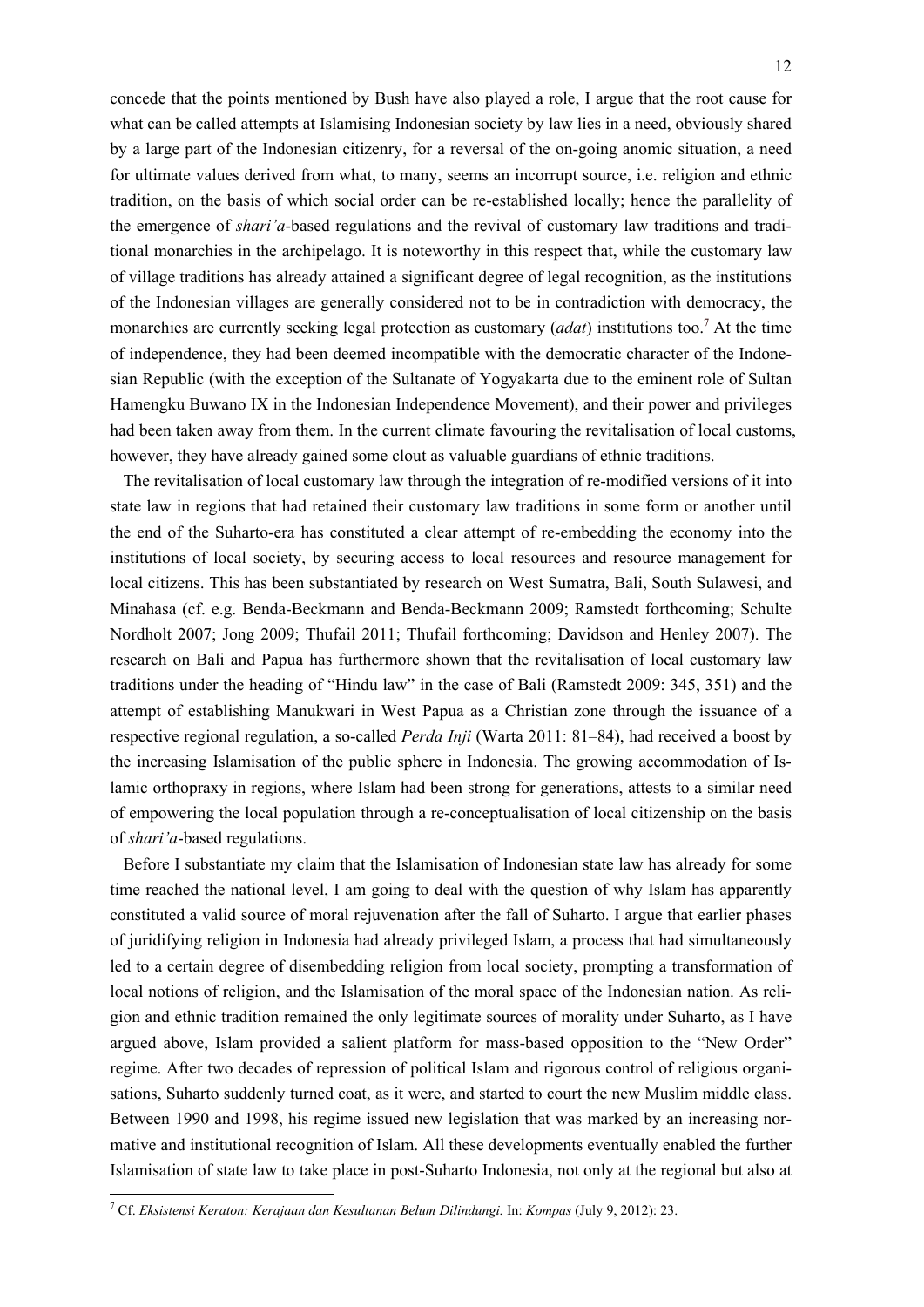the national level (i.e. the accommodation of Islam, if obliquely, also at the constitutional level and, more pronounced, in *undang-undang*, that is, not only in *peraturan daerah*).

#### **Excursion:**

#### **First Phase of the Juridification of Religion at the Inception of the Indonesian Republic**

A first phase of juridifying religion had already taken place when Indonesia was constituted as a unitary nation state during the "Indonesian Revolution", i.e. during the struggle for independence from the Dutch, who had returned to Indonesia in 1945/46 to reclaim their former colony. Around the time of the unilateral declaration of independence in 1945 and again after the attainment of full international recognition as an independent state in 1950, representatives of the Indonesian Independence Movement were faced with the task to draft a basic law or constitution as the basis for further legal provisions that would help to forge a unified nation out of the more than 900 larger and smaller ethnic groups that then populated the archipelago. These groups were speaking more than 250 local languages, even more dialects, and adhered to all the major world religions as well as a plethora of ethnic cosmological-cum-ritual systems. While an extremely heterogeneous Islam was indeed a dominant creed, Muslims did not yet make up the majority of the population. Various of my Javanese interlocutors, all members of different Javanese mystical groups, whom I met in Solo, Klaten, Yogyakarta and Jakarta in the period between the late 1990s and 2011, expressed the opinion that there had been only about 46 per cent of followers of orthodox Islam during the time of the Indonesian National Revolution, that is, between 1945 and 1949. In Java alone, there were a large number of adherents of Javanism (Hefner 2000: 15, 175; Ramstedt 2004a: 3), i.e. a container term for different forms of syncretistic mysticism drawing from Sufism, the old Javanese Hindu-Buddhist heritage, and local, so-called "animist" cults. There were also many with communist leanings who, while not necessarily being atheist, were certainly not orthodox Muslim practitioners.

The success of the whole project of drafting the Indonesian constitution certainly hinged on finding the right balance between integrative measures and the accommodation of pluralism. This was no easy task, for the Independence Movement had not consisted of a homogeneous group of "revolutionaries" but of three broad ideological strands: (1) secular nationalists of Javanist orientation and non-Javanese with a Christian background; (2) communists and socialists; and (3) modernist Muslims. Consequently, there were distinct ideological divisions of those who favoured a unified secular law code, those preferring a more pluralist secular law code that accommodates norms from local customary law traditions, and those lobbying for a prominent place of the *shari'a* in the new constitution.

After the capitulation of the Japanese in 1945, an Investigative Body for the Preparatory Efforts for Independence was formed under the leadership of future President Sukarno. The majority of the representatives endorsed the vision of a pluralist secular law code, despite hot debates on the issue of an Islamic state instigated by proponents of an Islamic theocracy. However, the underlying principle of the decision-making was unanimity, and not majority. Some normative recognition of Islam had thus to be made. Sukarno eventually proposed five unifying principles as a kind of "civil religion" (Bellah 1970: 168–186) to be the foundation of independent Indonesia: Social Justice, National Unity, People's Sovereignty, Belief in God, and Humanitarianism. "Belief in God" clearly made monotheism one of the pillars of the future Indonesian state. It was, however, an unspecific monotheism equally affirming the beliefs of Muslims, Javanese mysticists, and Christians.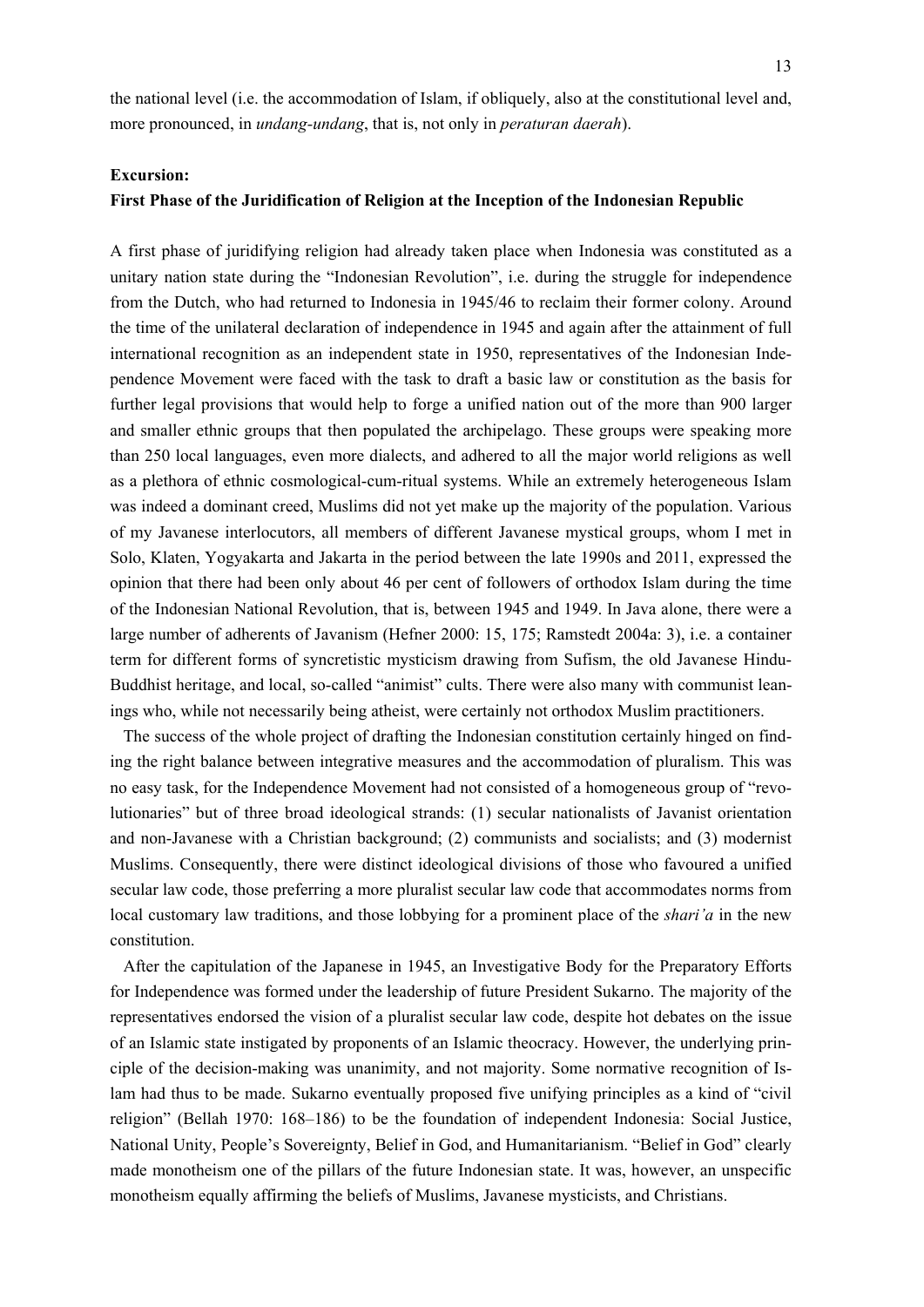The majority of representatives accepted Sukarno's proposal enthusiastically. The proponents of an Islamic state, however, while realising that their full aspirations could not be fulfilled, kept arguing in favour of a larger constitutional role of Islam. In the end, a special committee of nine representatives achieved a gentlemen's agreement which came to be known as the "Jakarta Charter" (*Piagam Jakarta*) consisting of the following addition to the First Principle, "Belief in God": "with the obligation for Muslims to observe the *shari'a*". Interestingly, when the constitution was finally read out on August 18, 1945, "Belief in God" had been reformulated as "Belief in the One, Almighty God", thus constituting an unambiguous normative recognition of the *Tauhid*, i.e. the Islamic principle of the Oneness of God. Moreover, it had become the first and thus the most foundational principle of the five (*Pantja Sila*). Yet, the Jakarta Charter had been omitted, allegedly because of rumours that the Eastern part of the archipelago with its largely Christian population would not join an Islamic country (Ramstedt 2004a: 2–5; Hosen 2007: 60–65; Hooker 2008: 6; End and Aritonang 2008: 187–193; Salim 2008: 60–69).

With the international recognition of Indonesian independence and the eventual formation of a unitary state in 1950, a new constitution was drafted which retained the five foundational principles of the 1945 Constitution in an unaltered form. The 1950 Constitution lacked legitimacy because no general elections had been held to confirm it. When general legislative elections finally took place in 1955, the Muslim parties together won only 101 out of the 260 parliamentary seats. In 1956, a new Constituent Assembly was formed from among the delegates of the newly formed Parliament proportionally representing its factions. The delegates' votes again clearly tipped the balance in favour of the anti-Islamist parties representing secular nationalists, Christians, socialists, and communists. When, in 1959, the Islamic faction pushed through a voting on the Jakarta Charter, they again lost with 201 against 265 votes. Meanwhile, Sukarno had proposed to reinstitute the 1945 Constitution in order to end what many perceived as the increasing political and ideological fragmentation of the state in the face of various separatist movements, amongst which the *Darul Islam* rebellion in Aceh, West Java, and South Sulawesi was the most prolonged. However, the majority of parliamentarians did not accept Sukarno's proposal, and he resorted to dissolving the Constituent Assembly and reinstalling the 1945 Constitution. He then launched the totalitarian system of "Guided Democracy" with himself as its lifelong President (Ramstedt 2004a: 8, 13–14; Hosen 2007: 65–69; End and Aritonang 2008: 194–200; Salim 2008: 85–86).

Due to the very preliminary and conciliatory character of the 1945 Constitution, the First Principle of its preamble as well as Articles 18 and 29 contain provisions on religion that proved to be somewhat ambiguous, if not outright contradictory. These discrepancies have fed into conflicts between state and religious communities as well as inter-religious conflicts and debates until today. Without a defining Islamic framework, the First Principle of the "Belief in the One, Almighty God" as repeated in Article 29 (*HPPURI* 1992: 1) still remained rather unspecific for orthodox Muslims, as it still allowed for the inclusion of heterodox Javanist mysticism, which is considered heresy (*bid'ah*) by orthodox Muslims. The article provided no theological or philosophical criteria for deciding, which creeds amongst the plethora of belief systems to be found in Indonesia would not be consistent with the principle; nor was there any mention made as to which authority would make such a decision. This issue was particularly grave because of the second paragraph of Article 29 granting every citizen the freedom to fully embrace his or her religion, and to worship in accordance with his or her religion and belief (*HPPURI* 1992: 3). The paragraph implied that government would have no right to interfere with the religious life of citizens, which was increasingly alarming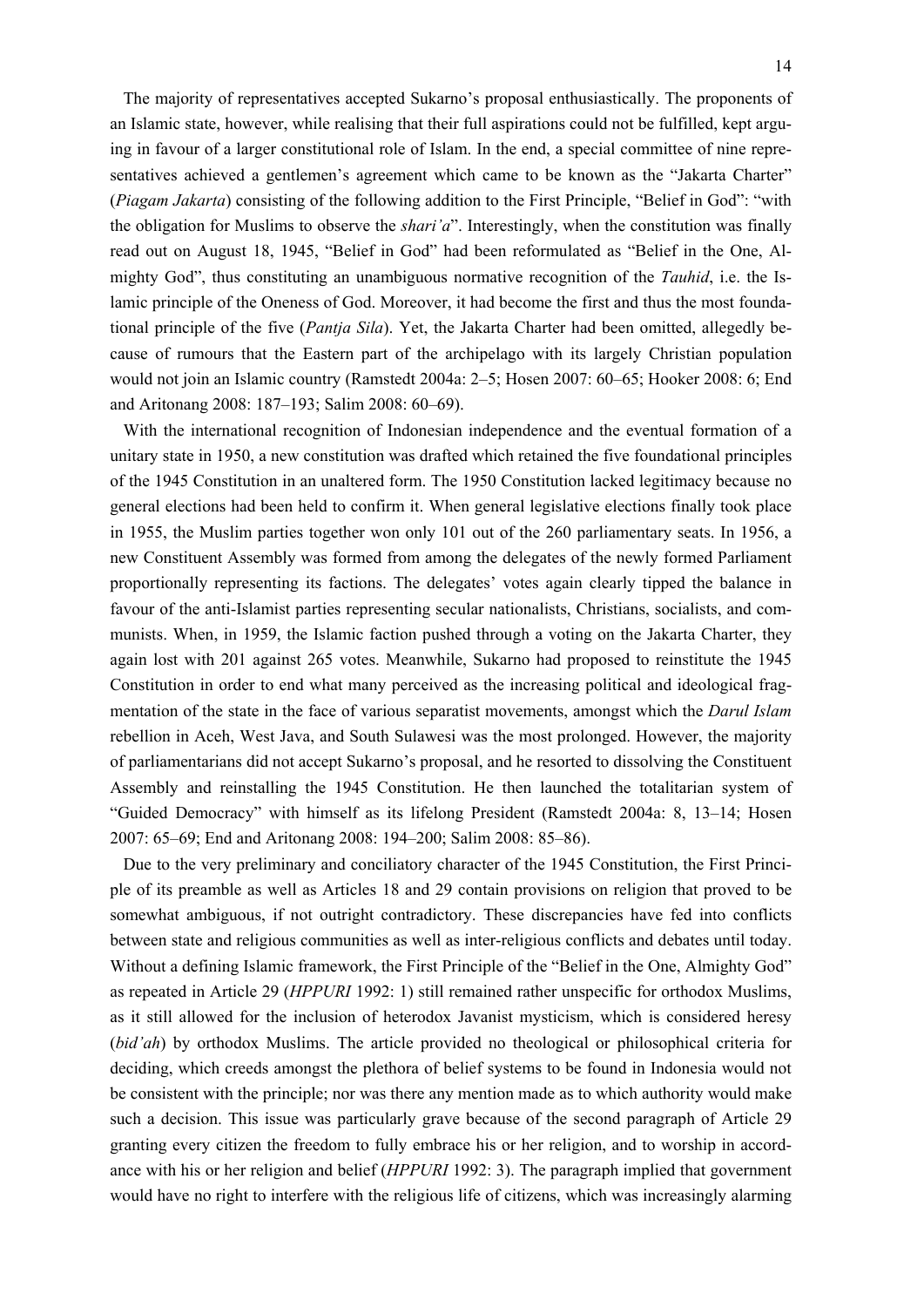to many Muslims because no provision was made either concerning the freedom to proselytise and to convert, a freedom that was at the time successfully embraced by Christian missionaries.

Article 18 further complicated things, as it stipulated that the legislation on regional administration should be drafted on the basis of democratic deliberations and by taking into account the customary laws of those regions that have a special cultural character (*HPPURI* 1992: 2). This stipulation in fact confirmed the validity, if limited, of countless local traditions, many of which, albeit not all, were rooted in sacred cosmologies based on ancestor worship as well as animist and/or polytheist beliefs and practices. Article 18 thus evidently jarred with the prescribed "Belief in the One, Almighty God". It nevertheless received some constitutional reinforcement through Article 32 demanding that Government is to provide for the development of a national Indonesian culture (*HPPURI* 1992: 4); and the official commentary to Article 32 indeed envisioned the future national culture as an amalgamation of the best parts of local traditions and useful foreign elements.

Another point of contention was the religious affiliation of the president (e.g. Salim 2008: 67). Article 9 specified that both the president and the vice-president should either take their oath according to religion or "in a sincere fashion" (*HPPURI* 1992: 2). The addition "in a sincere fashion", to Islamists, seemed to present a loophole for foregoing religion in favour of a secular oath, thereby compromising the religious foundation of the state.

All these constitutional inconsistencies and ambiguities were enhanced through further legislation by successive cabinets. However, right from the outset of the fledgling Republic, a Ministry of Religious Affairs was established on the basis of Government Decree No. 5/1946. In an attempt to appease political Islam, it was placed in the hands of Haji Mohamad Rasjidi, a Salafi and alumni of the famous Al-Azhar University in Cairo, who initiated Law No. 22/1946 on the Administration of Marriage and Divorce. Although the law only stipulated the compulsory registration of marriage, divorce, and reconciliation, it did contain regulations that forced administrators to take into account relevant aspects of Islamic law (Nasution 2005; Salim 2008: 74). Rasjidi's initiative was thus the first oblique attempt of further normative recognition of Islam by the state for administrative purposes, despite the fact that Article 29 of the constitution forbade any conflation of religion and governance on the part of the state.

With the integration of predominantly Christian Eastern Indonesia and Hindu Bali into the unitary nation state in 1950, the Ministry of Religious Affairs – which has remained under Muslim direction until today – had to embrace some degree of religious pluralism. Its Decree No. 9/1952, however, significantly curtailed those interpretations of the First Principle which ran counter to Islamic sensibilities by classifying Indonesia's numerous religious traditions into two categories: (1) religion proper (*agama*) in the form of universal monotheistic creeds that, by an additional decree from 1959, had to have been revealed to holy prophets in a holy book, and (2) non-religious so-called currents of belief (*aliran kepercayaan*), largely based on indigenous concepts and practices. Shortly before his downfall, Sukarno issued Presidential Decision No. 1/1965 on the Prevention of Blasphemy and Abuse of Religions, in which he defined Islam, Protestantism, Catholicism, Hinduism, Buddhism, and Confucianism (later denounced as such by Suharto)<sup>8</sup> as "religion", and recommended that the mystical groups should return to their source religion, meaning Islam. He

 $8$  It is instructive to see that, when Confucianism was eventually rehabilitated as "religion" in 2006 (e.g. Tsuda forthcoming), again strictly conformed to the official definition of "religion" in the presentation of its tenets, practices, and organization (Winarso 2008).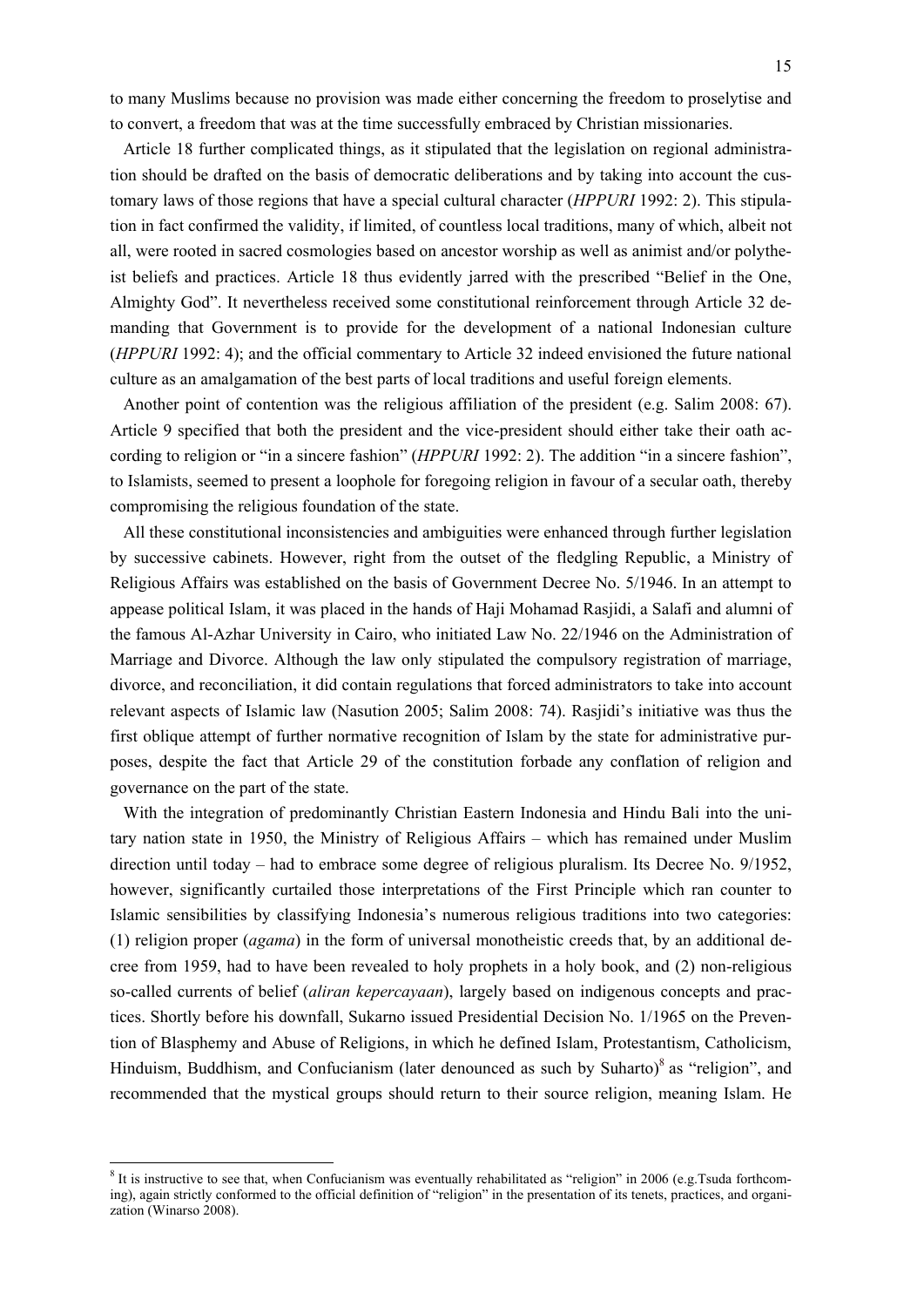thereby provoked a landslide of conversion (Hyung-Jun 1998: 362-364; Suwandi 2000: 27, 30; Grave 2001: 10–11, 23–24, 80; Howell 2004: 2–3; Ramstedt 2004a: 9; Yang 2005: 2).

In late 1965, the rigorous purge of communism by General Suharto seeking to establish his "New Order" regime triggered further conversions, mostly to Christianity and Islam and to a lesser degree to Hinduism and Buddhism. After Suharto had formally succeeded Sukarno as president in 1968, he turned Sukarno's Presidential Decision No.1/1965 into Law No. 5/1969 requiring every citizen to officially register his or her religious affiliation with the local authorities. Henceforth, people's religious affiliation was specifically indicated in their identification cards. This caused another wave of conversions, which specifically concerned adherents of ethnic belief systems that were not acknowledged as "religion proper" by the state. Hence, adherents of ethnic belief systems were classified as "atheist", and were thus threatened with being treated as "communists". As many adherents of Javanism and ethnic religions outside of Java had indeed supported the Indonesian Communist Party, this reasoning is not so far off, politically speaking, as it appears to be at the surface (e.g. Bruinessen 1995: 6; Ramstedt 2004a: 16–17).

At the same time, political Islam was subjected to strict regulation. A movement to bring up the issue of the Jakarta Charter in the 1968 General Parliamentary Assembly failed. Further attempts were effectively stifled through the introduction of a heavily policed three-party system in 1973 that forced the heterogeneous voices of political Islam into the moderate United Development Party (*PPP*), thereby blunting its radical edges. In 1975, the government furthermore founded the Indonesian Council of Muslim Scholars (*Majelis Ulama Indonesia* or *MUI*) with local dependencies in almost every province of the country, whose members – representing ten Muslim organisations, the Islamic Spiritual Civil Service, as well as the spiritual offices in the Indonesian military and police – were appointed by the state. *MUI*'s task was to provide Islamic support and legitimacy for the government's development policies, involving the issuance of fatwas (Arab. *fatawa*, i.e. legal opinions by Islamic law scholars), which often jarred with the views of the larger Muslim community (Bruinessen 1995: 6; Ramage 1997: 29; Ramstedt 2004a: 15–16; Hooker 2008: 30; Ma'ruf Amin et al. 2011).

Potentially disruptive "religious propagation" through proselytising had already been denounced by Suharto in 1967. A further step in that direction was the Joint Decision No. 1/1969 of the Ministry of Religious Affairs and the Ministry of Home Affairs, which provided that permission for the construction of a "house of worship" could only be obtained from the government (Hyung-Jun 1998: 366). Finally, Decree No. 70/1978 by the Ministry of Religious Affairs interdicted proselytising through pamphlets, magazines, books, door-to-door visits, or enticement on the basis of money, food, medicine, and the like amongst members of other denominations (Hyung-Jun 1998: 368–369; End and Aritonang 2008: 207–208). In 1978, when the Khomeini Revolution in Iran threatened to rekindle Islamist movements in Indonesia, particularly among university students, the Parliamentary Decree No. 2/1978 on the Revitalization and Application of the Five Principles (*Pantja Sila*, meanwhile spelled *Pancasila*) was to reinforce the observance of religious tolerance in all public institutions, including institutionalised religion. At the same time, Decree No. 77/1978 by the Ministry of Religious Affairs prohibited religious organisations in Indonesia from receiving funding from abroad. In this way, a tight lid of "harmony" was enforced on the boiling pot of inter-religious relations, while both national and international Islamist aspirations in Indonesia were strongly discouraged.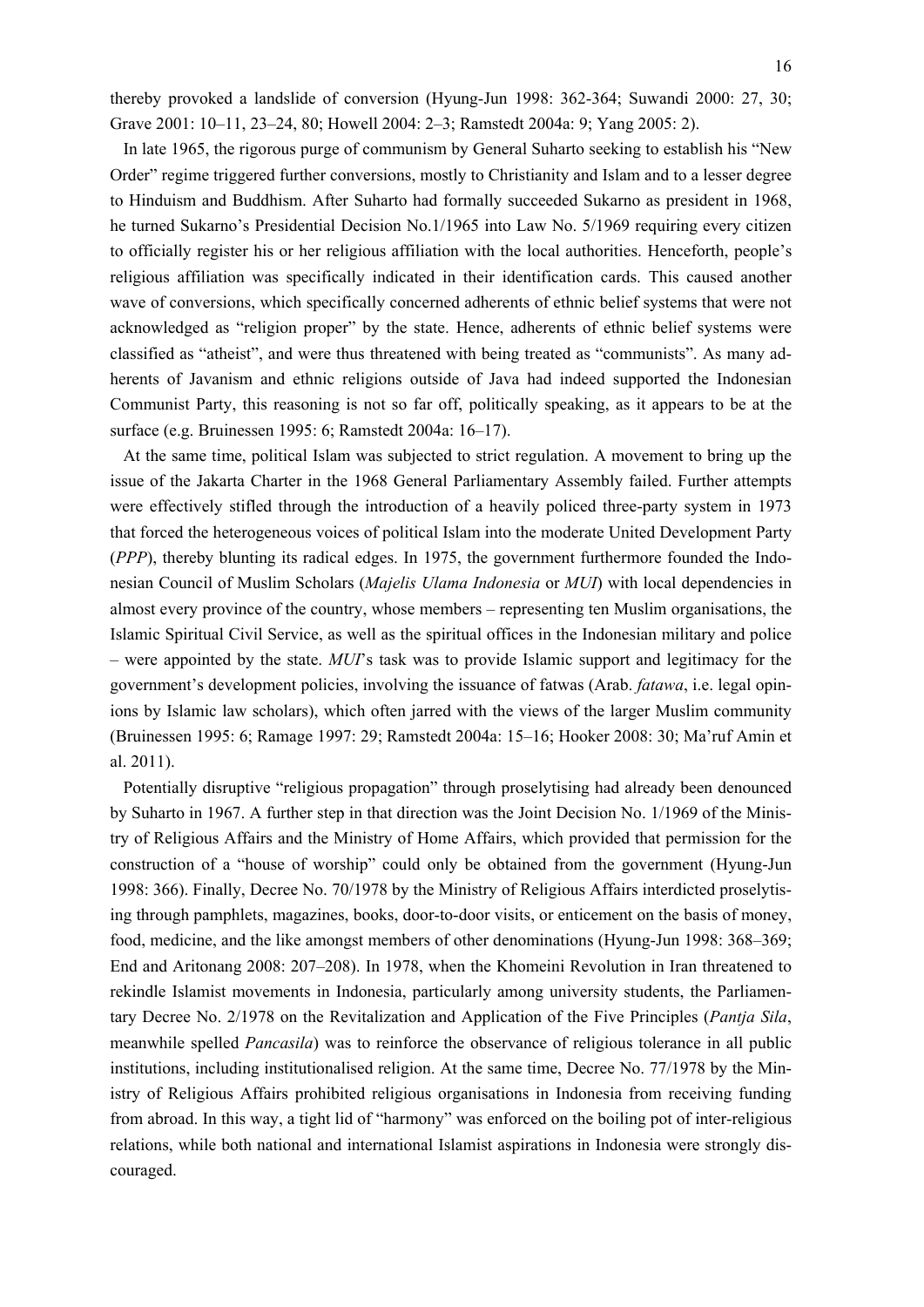Anti-Islamist policies were stepped-up in 1983 with a Parliamentary Regulation declaring the Five Principles as the sole philosophical foundation of all "social organisations". Law No. 8/1985 finally applied the term "social organisation" also to religious communities that then had to embrace the Five Principles as their sole ideological foundation. Islamic exasperation over the fact that the state was trying to force Muslims to regard the man-made Indonesian civil religion as superior to divine revelation escalated into the so-called Tanjung Priok riots of 1985 in which possibly hundreds of Muslim protesters were killed by military police. The massacre inaugurated a period of

withdrawal from politics on the part of Indonesia's major Islamic organisations that then focused on the improvement of religious education and personal devotion (Bruinessen 1995: 3, 11-12; Ramage 1997: 37, 54; Hyung-Jun 1998: 367–368; Bruinessen 2002: 10; Ramstedt 2004a: 19; Hosen 2007: 71–72, 76; Hooker 2008: 7–8).

Only five years later, however, the aforementioned new laws, i.e. Law No. 2/1989 on the National Education System and Law No. 7/1989 on Religious Judicature, signalled the overall change in Suharto's attitude towards Islam. This change had been precipitated, in 1988, by a friction between Suharto and a powerful faction within the military under the leadership of the Catholic General Benny Moerdani over Suharto's vice-presidential choice (Bruinessen 1995: 15; Ramage 1997: 42). The friction impelled Suharto to gain political support from among the Muslim community. Under Suharto, the initial juridification of religion, which stipulated the organisation of religion along the lines of Islam as well as religious affiliation as a precondition for Indonesian citizenship, meant that Islam – and all the other recognised religions – provided the only institutional base for moral sensitivities to latch onto, while simultaneously supplying the means for expressing moral outrage in public. The prioritisation of Islam in Indonesian state law as well as the public sphere paved the way for further Islamisation of and by law after the fall of Suharto, despite a certain degree of liberalisation of religion that occurred parallel to this post-New Order Islamisation process. Let me therefore now zoom in on efforts to bring about the Islamisation of law on the national level after the demise of the Suharto regime.

#### **Post-New Order National Legislation Reflecting Islamic Norms**

Even though Habibie had to relinquish the chair of *ICMI* when he became president, he was now in the position to do away with the restrictions on religion that Suharto had kept up to the very end of his rule. Parliamentary Decree No. 18/1998 on the Withdrawal of Parliamentary Decree No. 2/1978 on the Revitalization and Application of the Five Principles first of all liberated the religious communities from having to acknowledge the Five Principles as their sole ideological foundation. Regional autonomy was intended to also bring about a certain degree of liberalisation of religion in the sense that religion could now be practiced more freely, with less top-down supervision from the State. Even though Article 7/1 of Law No. 22/1999 stipulated that religion was to remain under the direct authority of the central government and its respective line ministry, i.e. the Ministry of Religious Affairs, it nevertheless allowed regions greater participation in developing religious life, for instance by issuing pertinent regional regulations in accordance with specific local needs and circumstances. This became the legal basis for the aforementioned *shari'a*-based regulations.

At the same time and in accordance with the provision in Law No. 22/1999, the authority of the Ministry of Religious Affairs as line ministry regulating religion was affirmed by two national laws: (1) Law No. 17/1999 on the Hajj Service reconfirming the Ministry's exclusive right to or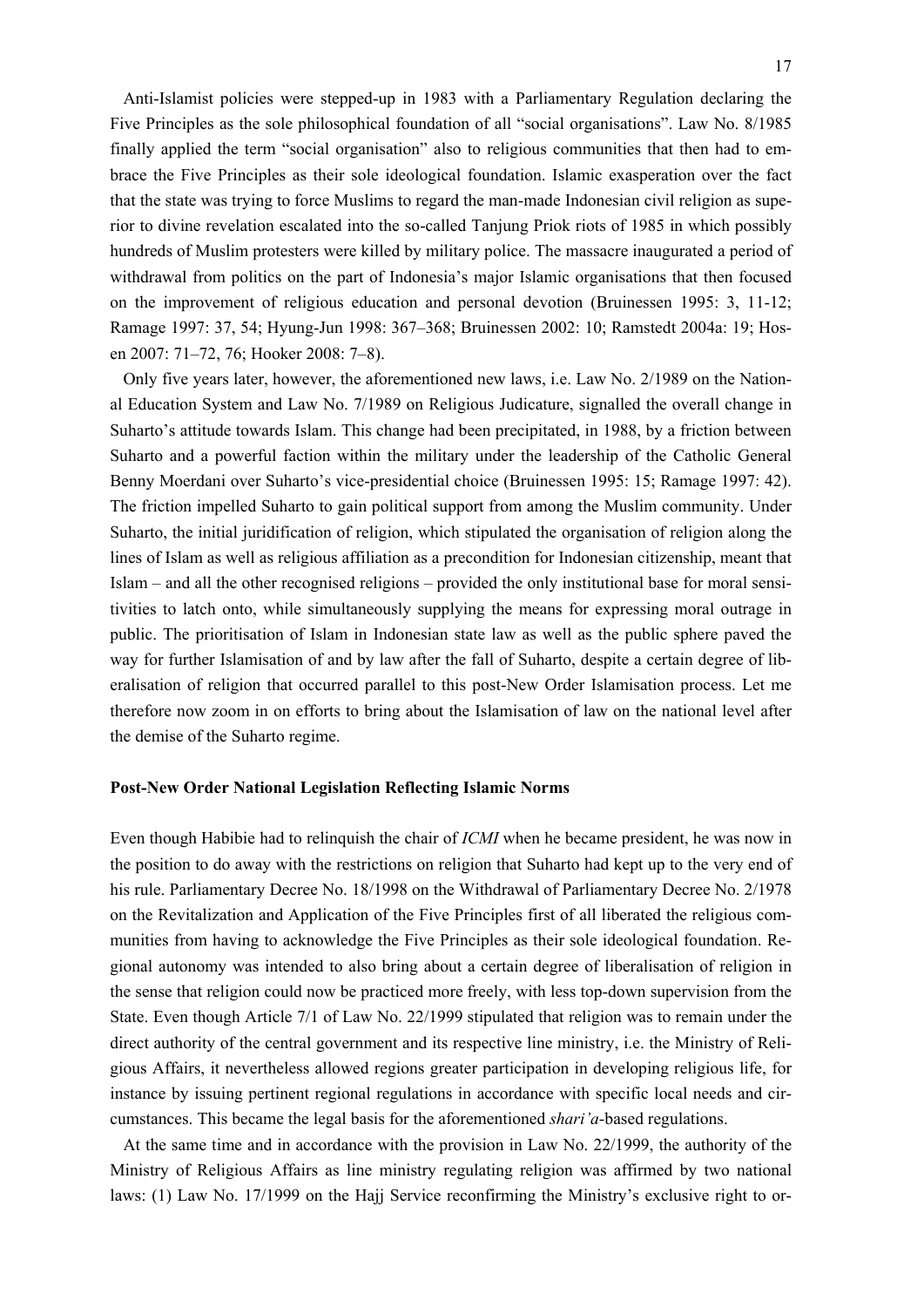ganise Muslim pilgrimages to Mecca, for which it is permitted to levy a fee from pilgrims who are all required to register with the Ministry; and (2) Law No. 38/1999 on Alms Giving (*Zakat*) Management – which, in 2004, was supplemented by Law 41/2004 on the Dedication of Properties (*wakaf*) – intended to institute an effective, centralised, and nation-wide Islamic welfare system reaching down to the village level (Hooker 2008: 33–34, 37, 206; Salim 2008: 74, 76, 127ff).

In the Parliamentary Assembly, delegates of the United Development Party (*PPP*) and the Crescent Moon Party (*PBB*) called for a revival of the Jakarta Charter during the 2000, 2001, and 2002 Annual Sessions. Suggestions were made to insert it into Article 29 of the Constitution. Due to the aforementioned slight voter turnout for Islamic parties, all efforts to insert the Jakarta Charter into Article 29 or any other part of the Constitution finally fell through. Almost 90 per cent of the electorate was not in favour of legitimising the *shari'a* as a source of law for Muslim Indonesian citizens (Bruinessen 2002: 16; Fealy 2007: 2; Hosen 2007: 81–83, 85, 93–96, 188, 195–214; Lindsey 2008: 40–41; Salim 2008: 87ff, 105–107). However, Muslim interests were heeded in the revision of Article 31 on Education in the Fourth, and so far final, Amendment of 2002. In Article 32/3, it is now stipulated that the government is to provide for a national system of education that improves faith and devotion as well as supreme morals. This became the constitutional reference point for Law No. 20/2003 on National Education that, by affirming the value of religious education, greatly favours the existing Islamic schools. Article 12A moreover stipulates that every student has the right to receive religious instruction in his or her own religion and from a teacher of the same faith. It thereby addresses longstanding Muslim – and, for that matter, Hindu and Buddhist – grievances as to the fact that non-Christian children attending the prestigious Catholic schools were exposed to religious education provided by Christian teachers. Not surprisingly, the article raised criticism by Catholic educators arguing that it would allow too much government intervention in private schools (Zuhdi 2006: 425; End and Aritonang 2008: 215; Salim 2008: 104–105).

In 2008, Indonesian Islamists campaigned for the dissolution of the heterodox Ahmadiyya sect. The sect had enjoyed full freedom to pursue missionary activities among Indonesian Muslims throughout the New Order regime, despite the fact that already back in 1980, *MUI* had issued a fatwa that had officially branded it as deviant (Ma'ruf Amin et al. 2011: 40–41). In 2005, *MUI* reissued the fatwa (Ma'ruf Amin et al. 2011: 96–100), which was taken advantage of by fundamentalist groups like *Hizbut Tahrir*, the Forum of the Islamic Community, and the Front of Islam's Defenders bent on ousting Ahmadiyya. Their campaign eventually brought about a Joint Decree by the Ministry of Religious Affairs and the Ministry of Home Affairs interdicting the public propagation of Ahmadiyya teachings. Yet, the decree fell short of Islamist expectations for not ordering the dissolution of Ahmadiyya. It even enjoins citizens not to harm members of the Ahmadiyya community. This injunction became very necessary in view of the assaults on members and property of Ahmadiyya in various parts of Indonesia. Nevertheless, the issuance of the decree did underscore the fact that *MUI*'s clout in present-day Indonesia has risen immensely. *MUI* has indeed gained greater independence from the government without losing its institutional infrastructure, which is deeply entrenched on all administrative levels throughout the country. Moreover, *MUI* has gained a stronger public profile ever since the fall of Suharto, which can largely be attributed to the successful promotion of two prestigious projects: (1) *MUI*'s Halal Certification and Halal Assurance System serving Muslim consumers in their consumption of food, drugs, and cosmetics; and (2) *MUI*'s *Shari'a* Office being involved in the overseeing of Islamic banking (Menchik 2007: 1–2; Menchik 2009: 15–16).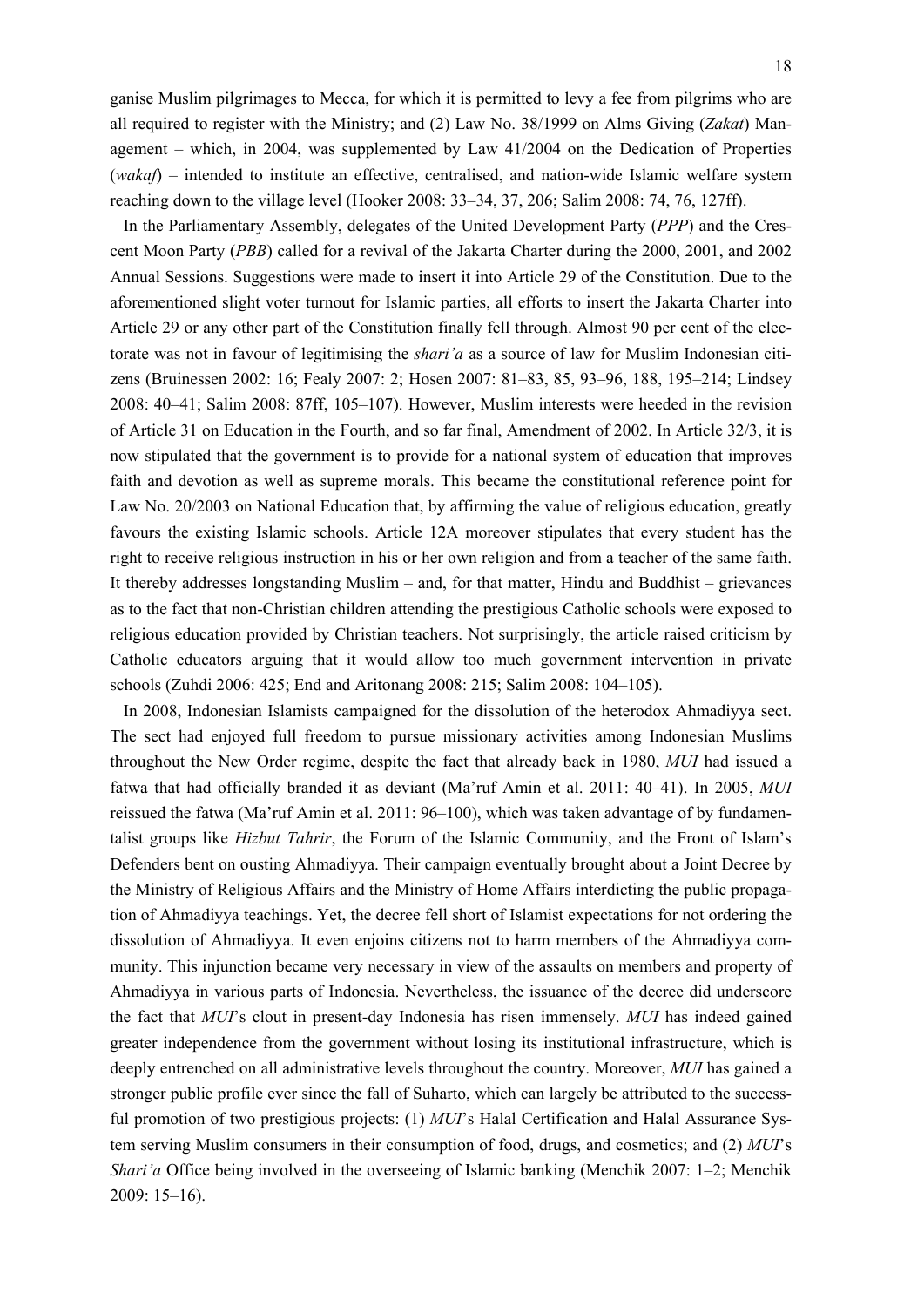In 2005, *MUI* issued other fatwas testifying to a fundamentalist agenda, such as Fatwa No. 7/MUNAS VII/MUI/11/2005 against Pluralism, Liberalism, and the Secularization of Religion denouncing any signs of pluralist or liberal attitudes towards religion as un-Islamic (Ma'ruf Amin et al. 2011: 87-92); Fatwa No. 3/MUNAS VII/MUI/7/2005 against Interreligious Prayer interdicting Muslims to join in prayer with members of other faith communities (Ma'ruf Amin et al. 2011: 216–221); and Fatwa No. 4/MUNAS VII/MUI/8/2005 against Religiously Mixed Marriages (Ma'ruf Amin et al. 2011: 477–482). What is more, in the same year, *MUI* – in accordance with its Fatwa 287/2001 on Pornography and Porno-Action (Ma'ruf Amin et al. 2011: 410–418) – revived a draft law originally developed by the Ministry of Religious Affairs during the New Order period banning "Pornography and Porno-action" (Bush 2008: 5). When the draft law was resubmitted in 2006 (Ma'ruf Amin et al. 860–861), it immediately prompted a countrywide opposition due to its loose definition of pornography threatening to impinge on various non-Muslim local customs and sensitivities. With its Decision No. 8/2006, the Balinese Provincial Parliament formally rejected it right away on the grounds that the draft law would violate Articles 18, 28–29, and 32 of the amended Constitution. Other regions, where the Indonesian indigenous peoples' movement (*Aliansi Masyarakat Adat Nusantara* or *AMAN*) and related forums were deeply entrenched, also put in formal protest. This broad opposition eventually brought about the founding of the National Alliance for Diversity in Unity (*Aliansi Nasional Bhineka Tunggal Ika* or *ANBTI*).<sup>9</sup>

The draft law was nevertheless converted into Law No. 44/2008 on Pornography two years later. President Susilo Bambang Yudhoyono signed the law, because he did not think it contravened freedom of expression or undermined the integrity of traditional customs. His ratification confirmed *MUI*'s sway in contemporary Indonesian society. Article 1/1 of the law stipulates that the production, dissemination, and use of pornography, as well as the commercialisation of sex in the form of "sketches, illustrations, photos, speech, sounds, writings, films, animations, cartoons, style, body movements or any other form" would threaten the life and order of Indonesian society. Article 2 makes references to the First Principle of the Indonesian Constitution, Human Rights, and pluralism. These references bear testimony to the large degree of how human rights speak has already pervaded Indonesian public thought and discourse as the language of the international civil religion, regardless of its actual impact on people's belief or, more to the point, the content of the respective legislation. The references in Article 1/1 of Law No. 44/2008 are further elaborated on in Article 3/a–e, adding that the law realises both ancestral and religious values and upholds morals as well as Islamic decorum (*akhlaq*). Articles 4–12 criminalise a whole range of involvements in the production or consumption of pornography, while Articles 29-38 threaten perpetrators with heavy sentences and/or fines (*UUPDP* 2008: 8, 10–19, 36–42; *UURI* 2008: 3–10; 21–26).

Referring to Article 3, Information Minister Muhammad Nuh stated that Law No. 44/2008 would clearly protect traditional rites and forms of dress. So neither the famous penis sheaths (*koteka*) of the Dani (one of the West Papuan tribes) nor the traditional *jaipongan* dancers of West Java with their sexy outfit and movements would have anything to fear. Nevertheless, the issuance of the law again elicited nation-wide opposition calling for a judicial review, due to the vague definition of pornography and the reference, within the law, to Islamic norms and values. The Balinese Provincial Parliament in unison with the Governor signed an official statement announcing that it would not enforce the law in the province. Pointing to the culturally varying standards of what "pornogra-

<sup>9</sup> I had the opportunity to recurrently visit both the *AMAN* and the *ANBTI* office in Jakarta during my 2008 and 2009 field stints in Indonesia and engage in discussions with the local staff.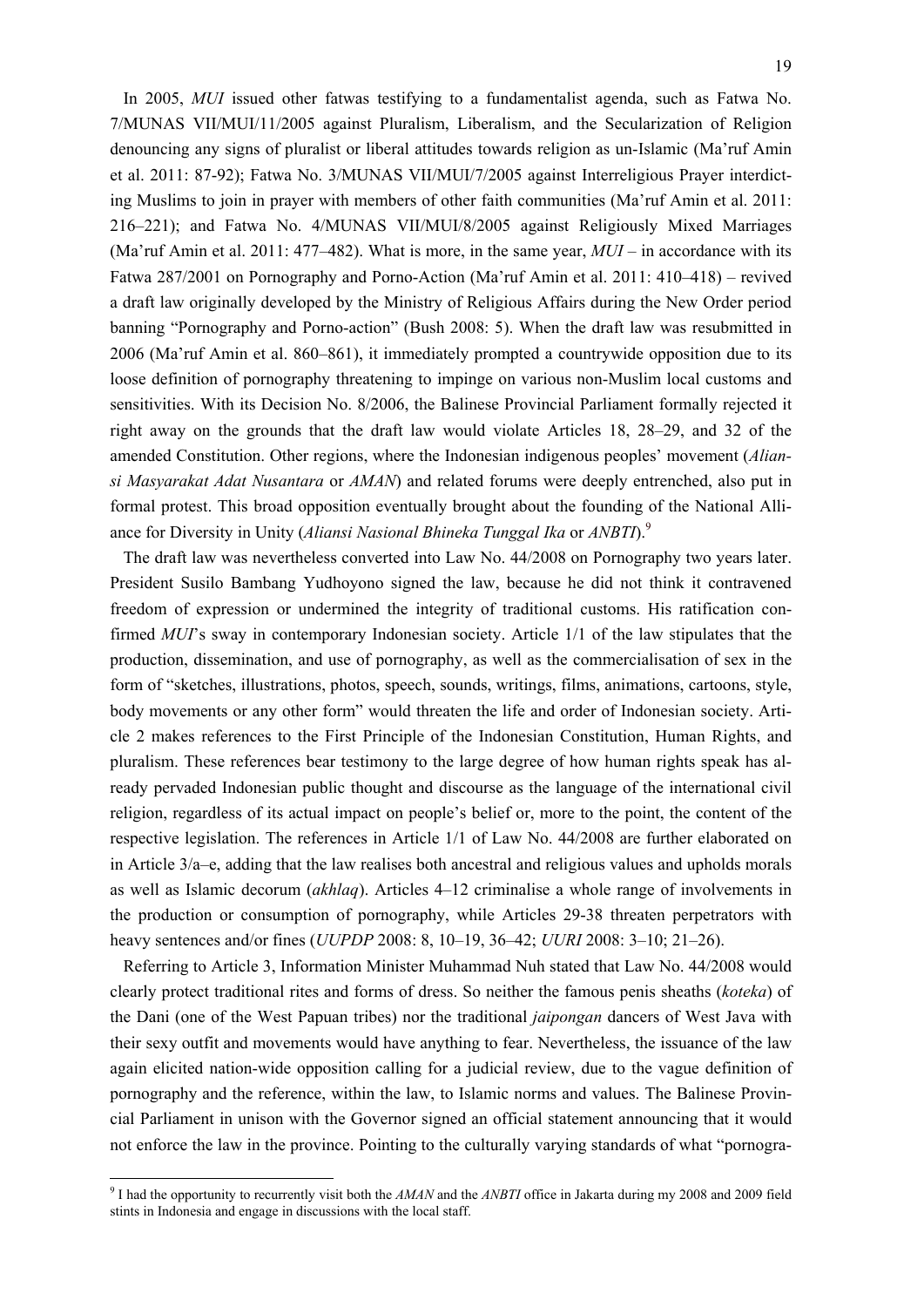phy" might be, the Balinese expressed fears that religious representations like the images of the voluptuous Goddess Durga or the naked Acintya (male representation of the Absolute), etc., would become targets of the law, not to mention the many female tourists in their often quite small bikinis, or the limitations the law poses on the vibrant Balinese art scene. The Alliance of the People of Nusa Tenggara Barat critiqued that the law would threaten sensitive elements of local tradition; and the Government of North Sulawesi flatly refuted the law on the grounds that it would be in opposition with local culture. The Alliance of the Christian Churches and the Head of the Parliament of the Province of West Papua not only refuted the law, it even threatened that the province would separate from Indonesia, if it were not withdrawn (*UUPDP* 2008: 57–59, 67–70, 73–74; *UURI* 2008: 52–56, 73, 80–81).

Finally, several judicial challenges of Law No. 44/2008 were submitted to the Indonesian Supreme Court. One was filed by the Communion of Protestant Churches in Indonesia (*Gereja Protestan Indonesia* or *GPI*) together with a number of NGOs arguing that a number of the law's provisions would be contrary to the Constitution's recognition of cultural diversity. At the trial for Judicial Review on 23 March 2009, *GPI* representatives again took issue with the wide definition of "pornography" put forth in Article 1/1, pointing out that "principles of law must be clear and easy to understand and implement". The three judges presiding over the hearing decided to treat the *GPI* challenge in combination with another one filed by a dozen of Christian and cultural groups from the Province of North Sulawesi also specifically attacking the loose definition of "pornography" in Article  $1^{10}$  On 7 May 2009, there was a hearing of a third judicial challenge.<sup>11</sup> The applicants comprised the Foundation of the Indonesian Organization of Juridical Help, the Institute of Legal Assistance for Indonesian Women Associations to Achieve Justice representing a host of women's organisations, the Traditional Society of the Kawanu (i.e. an ethnic group from Northern Sulawesi), and the representatives of two government institutions supporting the judicial challenge: the National Commission on Violence against Women and the National Commission on the Protection of Children. During the hearing, the defence of the government in support of the antipornography legislation made morality the central issue and stressed that there would exist an Indonesian version of human rights different from that of the West. On 4 July 2009, another hearing on this judicial challenge took place. On 25 March 2010, the Constitutional Court ruled to maintain Law No. 44/2008. Meanwhile it has already been used to put people in jail, mostly female erotic dancers. The greatest notoriety, however, received the case of the sex-videos featuring the lead vocalist of the Indonesian pop band Peterpan, "Peter Porn" alias Nazril Irham, with a number of different women.<sup>12</sup>

Another important milestone in the Islamisation process was Law No. 3/2006 on Religious Justice. Less noticed by a public raging against the "Pornography Law", it broadened and strengthened the authority of the Islamic courts throughout the country in two ways: (1) by granting them jurisdiction also over disputes involving Islamic economic transactions and Islamic banking, and (2) by obliging Muslim litigants to henceforth bring disputes of matters under Islamic jurisdiction to Is-

<sup>10</sup> Cf. http://www.ucanews.com/2009/04/03/christians-ngos-seek-judicial-review-of-pornography-law/ (accessed on 24 November 2009); http://www.indonesiamatters.com/2869/judicial-review/ (accessed on 24 November 2009); http://www.thejakartapost.com/news/2009/05/07/porn-law-discussed-judicial-review.html?1 (accessed on 23 November 2009).

 $11$  I owe the following details to an elaborate email communication between Sulistyowati Irianto and Franz and Keebet von Benda-Beckmann, who kindly made it available to me.

<sup>&</sup>lt;sup>12</sup> Cf. e.g. Leksana, Puji. 2010. Ariel Peter Pan Sleeps with 32 Beautiful Famous Actress And Sex Video Taped, available online at http://www.bukisa.com/articles/315561\_ariel-peter-pan-sleeps-with-32-beautiful-famous-actress-and-sex-videotaped, (accessed on 6 August 2011).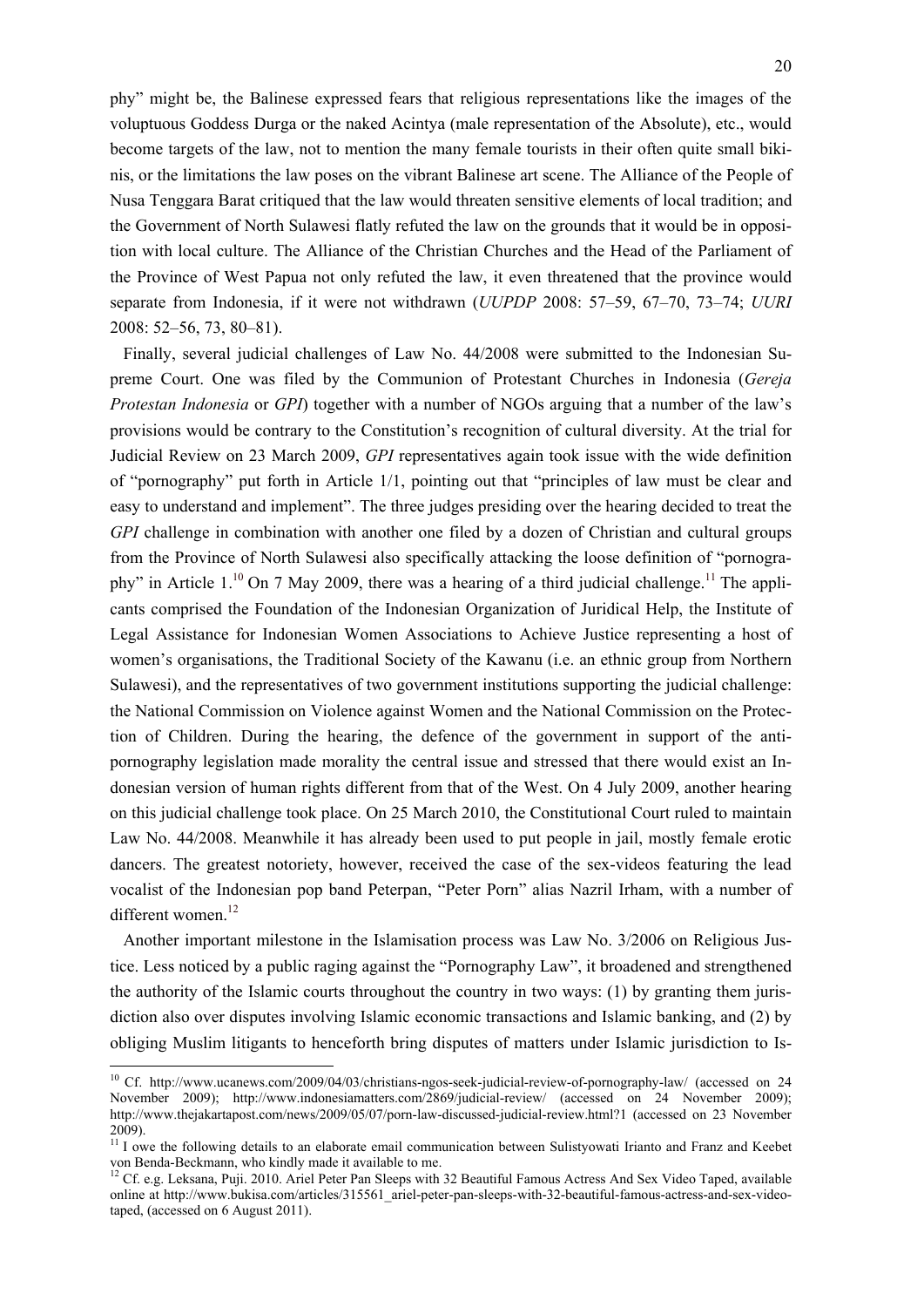lamic courts only (Hooker 2008: 39; Rasyid 2008: 7–8), which comes close to amounting to an institutionalisation of the Jakarta Charter without saying so (see also Lindsey 2008: 41). Last but not least, in April 2010, the Indonesian Constitutional Court upheld the validity of Article 156A of the Indonesian Criminal Code, inserted therein by Sukarno's Presidential Instruction in 1965, which makes it a criminal offense to put to misuse or denigrating circumstances and to make derogatory remarks of one of the recognised religions in Indonesia. In October 2009, a coalition of NGOs coordinated by the Indonesian Legal Aid Foundation had advanced an application for a judicial review of what has commonly been called the "Blasphemy Law" with the argument that it contravened the right to individual freedom guaranteed by the Bill of Rights within the Indonesian Constitution. This move for a judicial review had been occasioned by at least 120 people (in 47 cases) who, in the post-New Order spirit of democracy and liberalisation of religion, had expressed heterodox convictions and had subsequently been tried and convicted for having committed blasphemy. The law has posed threats in particular to members of Javanese mystical sects with their syncretistic creeds and practices (Crouch 2012). On 14 March 2012, for instance, Andreas Guntur, the leader of the mystical group Mandate for Having Characteristics of the Greatness of God (*Amanat Keagungan Ilahi* or *AKI*), received a prison sentence of four years for having committed blasphemy. In 2009, *MUI* had issued a fatwa against *AKI* because the group rejected the conventional Islamic rituals.13 On 7 May 2009, the Selong District Court in Lombok had already sentenced 70-year-old Bakri Abdullah to one year of prison because he had claimed to be a prophet, having ascended to heaven twice, for the first time in 1975 and for the second in 1997. Similar claims have been part and parcel of leaders of mystical groups in Java and other parts in Indonesia. Living in an ever more radicalising Islamic environment in Lombok, Bakri Abdullah was charged with blasphemy and then convicted.<sup>14</sup>

#### **Conclusion**

<u>.</u>

The normative recognition of vital elements of Islam (the *Tauhid*, i.e. the Unity of God) in the Indonesian Constitution laid the legal foundation for religious identification by force. The Ministry of Religious Affairs and *MUI* have then functioned as motors for further normative recognition (the definition of religion as a universal creed rooted in dualistic monotheism revealed to a holy prophet in a holy book; orthopraxy as an integral part of religion regulating the whole way of life of its followers) as well as a certain degree of institutional recognition of Islam, to the detriment of other religious and philosophical orientations. Legally authorised religious identification by force was in fact instrumental in creating an official Muslim majority in the first place, by annihilating options of publically identifying oneself as atheist, agnostic, or as someone who does not care about religion at all, or as a follower of an ethnic belief system, a Javanese mystical group, for instance, as someone who likes to experiment with different religious traditions, or as someone who has fashioned his or her own belief system.

Religious identification by force, moreover, came on top of religious identification resulting from more or less strategic modes of conversion to modernities (Veer 1996: 4, 19; Ramstedt 2004b:

<sup>&</sup>lt;sup>13</sup> Cf. e.g. Jihad Watch Indonesia. n.d. "Spiritual group" leader gets four years in jail for "blasphemy". http://www.jihadwatch.org/2012/03/indonesia-spiritual-group-leader-gets-4-years-in-jail-for-blasphemy.html (accessed on 1 June 2012).

<sup>14</sup> Cf. e.g. United States Department of State. *July-December, 2010 International Religious Freedom Report - Indonesia*, available at http://www.unhcr.org/refworld/docid/4e734c9282.html (accessed on 24 January 2012).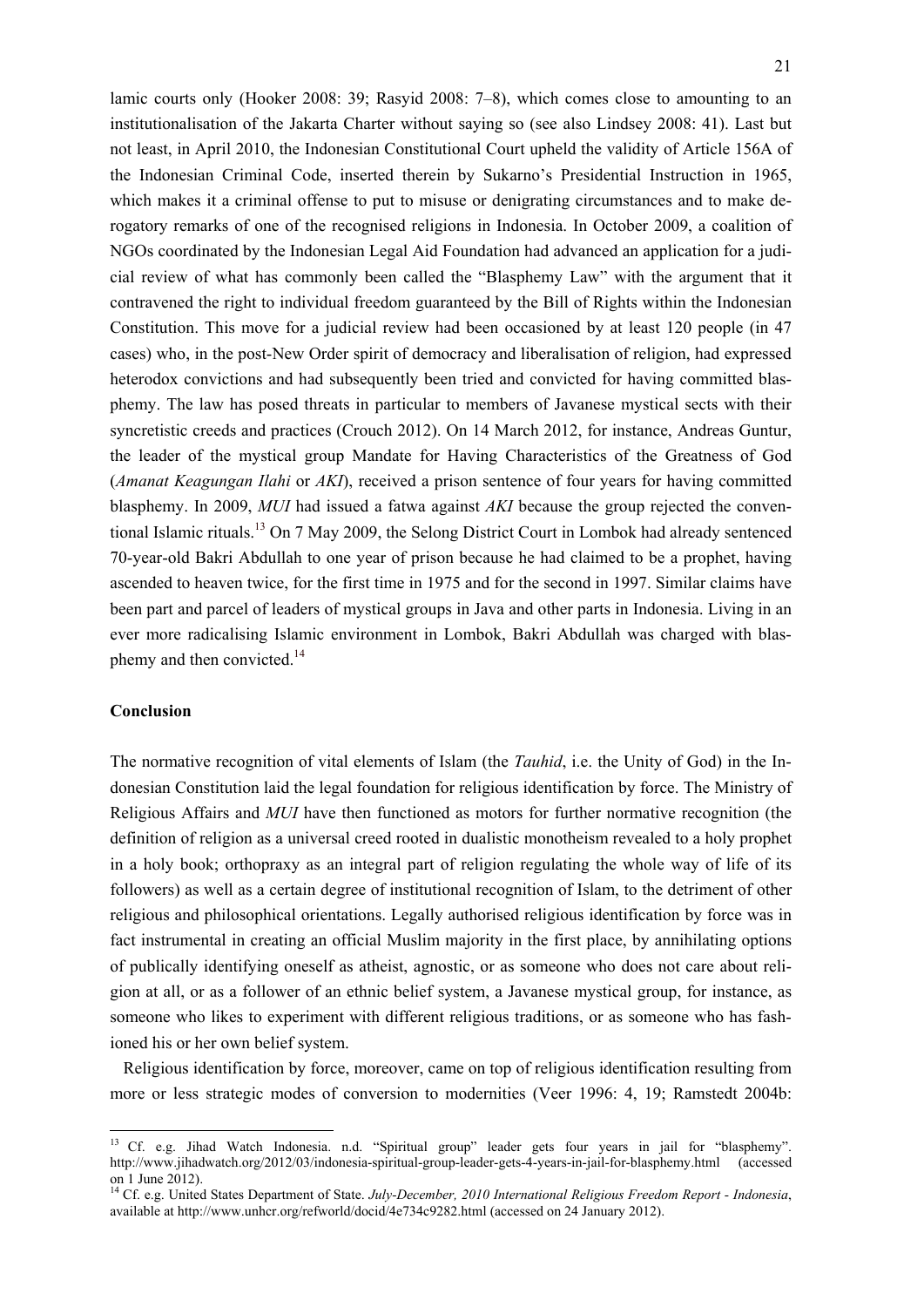217). While conversion to one of the varieties of Christianity had initially been seen by many as the surest way to participate in the blessings of modernity in the form of health care, education, and career prospects, Islam was able to catch up in the 1980s as a result of the efforts of a general concentration on education by Muslim organisations in response to Suharto's suppression of political Islam, the effects of the integration of Islamic schools into the national school system stipulated by Law No. 2/1989, and an increase in transnational Islamic networks establishing valuable contacts with affluent Middle Eastern countries, Saudi Arabia in particular.

Last but not least, there is an estimated large number of unreported cases of people giving in to either unacceptably high costs of graft or to outright forms of bureaucratic violence at various administrative levels that deny them official registration of their factual affiliation with a religious community of their own choice (Ramstedt 2004b: 193, 208; Ramstedt 2009: 340–341). Since the rehabilitation of Confucianism in 2006 as one of the religions adhered to by the Indonesian people, the 2010 Census also counted 0.05% Confucianists among the total population of 237,641,326 people, along with 87.18% Muslims, 6.96% Protestants, 2.91% Catholics, 1.69% Hindus, and  $0.72\%$  Buddhists.<sup>15</sup> These numbers, however, cannot be trusted. We simply do not know how many "true" Muslims, Christians, Hindus, Buddhists, and Confucianists there have been at any point in the history of independent Indonesia, as we can neither fathom the authenticity of their faith from the outside nor know whether they were falsely registered under coercive circumstances. What we can safely assume, is that habituation through coercion, as well as habituation through education, alongside true piety, have significantly predisposed Indonesians to some recognition of the validity of religion. This predisposition has, even prior to the collapse of the New Order regime, served as a residue of public morality against the anomic tendencies within Indonesian society. It was skilfully harnessed by radical factions within Indonesian Islam bent on fostering Islamisation of – and eventually by – law. Despite the factual democratisation and enactment of a Bill of Rights after the fall of Suharto's New Order regime, the on-going Islamisation progress has started to constrain important individual rights, particularly but not only of Muslim Indonesians. It is furthermore bound to expedite further juridification and Islamisation of religion in the future, which might reverse the liberal democratic trend in post-Suharto Indonesia.

The recent national legislation on religion has provided Islam with a firm institutional base (courts and schools yielding templates for orthodox religious practice), and has protected Islam's traction as a clear-cut orientation for moral behaviour through keeping it, ever more strictly, "uncontaminated" by heterodox teachings and practices as well as Western secularism. The Islamisation of and by law has thus succeeded in providing clear moral orientation in an anomic time of increasing economic and cultural globalisation. It is noteworthy in this respect that, due to continuous corruption in Indonesian politics, some degree of political apathy seems by now to have set in. It has apparently dampened the initial enthusiasm of post-New Order Indonesian society for political participation as voters.<sup>16</sup>

The common identification of religion not as a political platform but as a moral force pitted against the anomic social condition is borne out, I argue, by the pop star-like popularity of some Muslim teachers and their subsequent spectacular downfall in people's opinion, when they were found morally lacking. A case in point is the "celebrity preacher" and "modern media *ulama*" Aa

<sup>15</sup> Cf. *Penduduk Menurut Wilayah dan Agama Yang Dianut.* In: *Sensus Penduduk 2010*, edited by Badan Pusat Statistik, available at http://sp2010.bps.go.id/index.php/site/tabel?tid=321&wid=0 (accessed on 3 May 2012. 16 Wahyu, Yohan. 2012. Antusiasme Publik Terus Turun. In: *Kompas* (July 9, 2012): 5.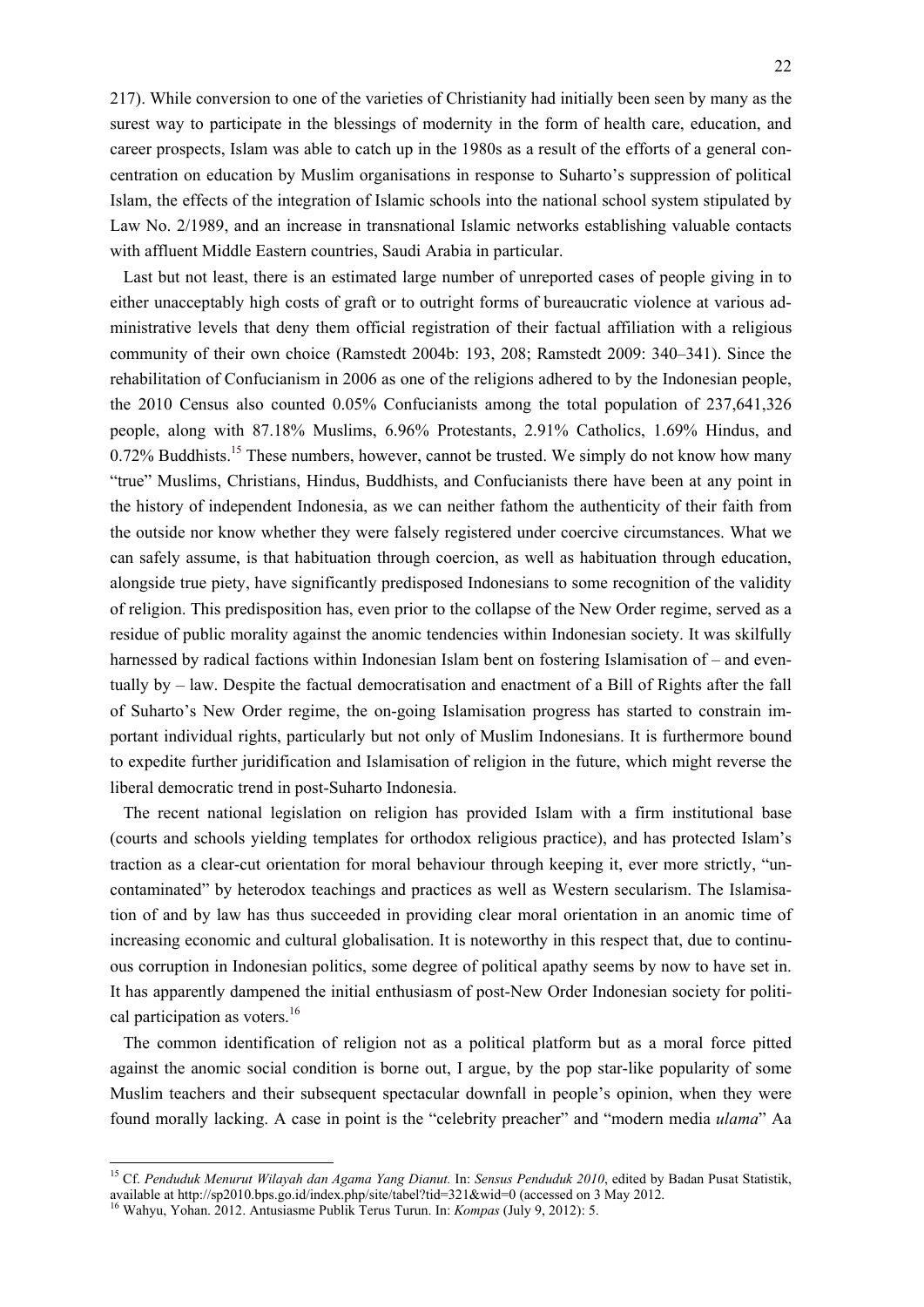Gym, whose former popularity with millions of Indonesians can be attributed to his entertaining sermons, characteristic turban, and self-help advice of how to "manage the heart". In 2006, several political parties allegedly courted Aa Gym to run as their vice presidential candidate in the 2009 General Legislative Elections. However, when the preacher took a second wife, his followers became morally outraged – opinion polls have substantiated that the majority of Indonesians is against polygamy – and began to shred Aa Gym's public image in infotainment shows and gossip magazines (see also Hoesterey 2007). Syekh Puji, the head of an Islamic boarding school in Semarang, Central Java, likewise attracted great media coverage by having married a twelve-year old girl. His marriage was subsequently regarded as an offense against Law No. 23/2002 on Child Protection, an offense for which Syekh Puji was sentenced to four years of prison and a fine of 60 million IDR $^{17}$  in 2010.<sup>18</sup> Both cases incidentally show that the common call upon religion as a moral force is not blind regression into pre-modernity, as the kind of morality "religion" is to defend is sometimes more informed by global modern standards as by so-called Islamic "traditions".

 $1760$  Million IDR (Indonesian Rupiahs) amount to about 6,500 US\$.

<sup>&</sup>lt;sup>18</sup> Cf. *Kontroversi: Nikahi Ulfa, Syekh Puji Ajukan Izin Poligami*, available online at http://www.seputarindonesia.com/edisicetak/content/view/462090/ (accessed on 13 February 2012).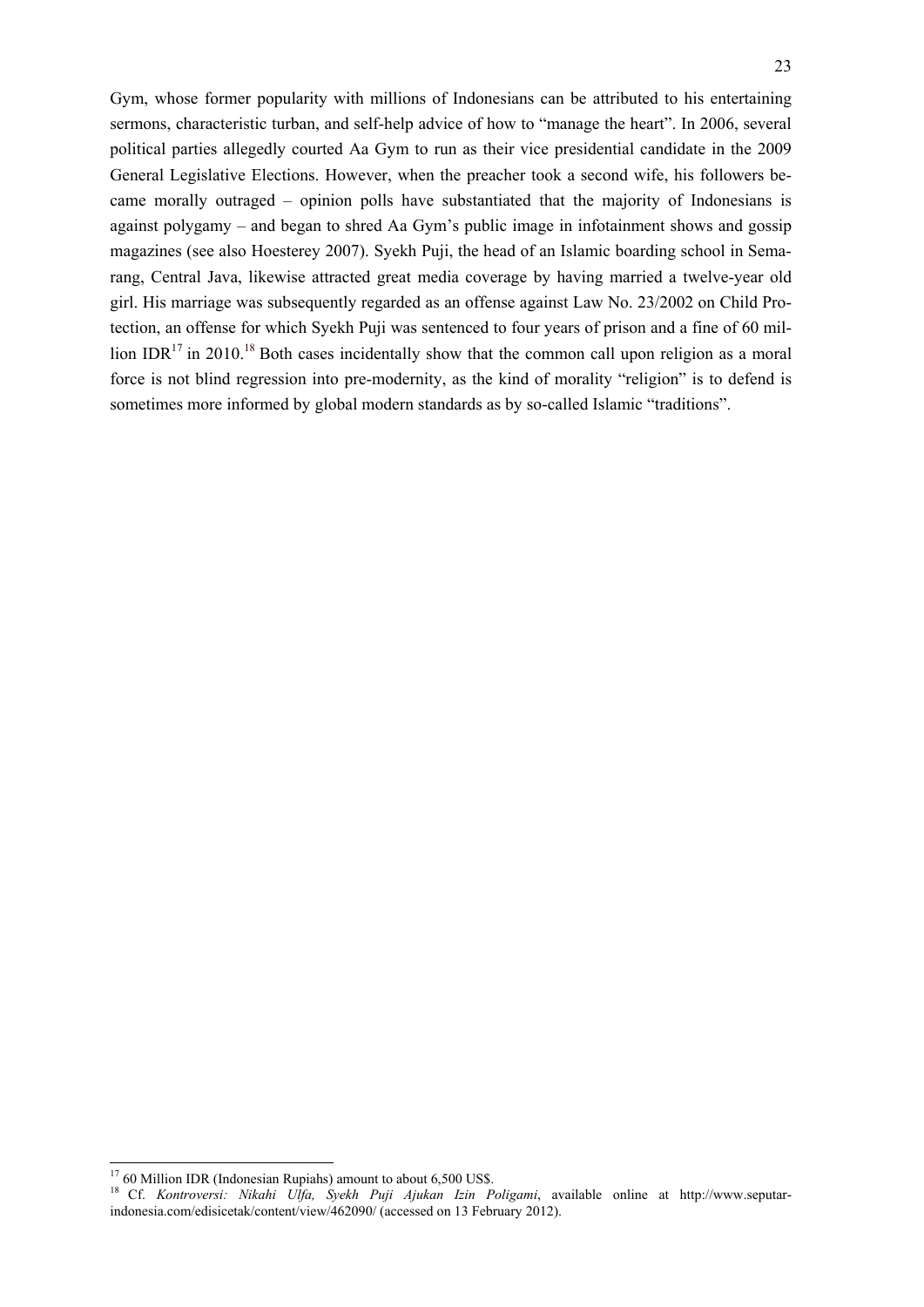#### **Literature**

Agamben, Giorgio. 2007. *State of Exception*. Chicago: Chicago University Press.

Alatas, Alwi. 2008. Kasus Jilbab di Sekolah-Sekolah Negeri di Indonesia Tahun 1982–1991. Available online at: http://maaini.wordpress.com/2008/11/17/sekelumit-sejarah-jilbab-di-sekolahnegeri-di-indonesia/ (accessed on 21 June 2010).

Aris Ananta, Evi Nurvidya Arifin, and Leo Suryadinata. 2005. *Emerging Democracy in Indonesia*. Singapore: Institute of Southeast Asian Studies.

Ashaari Muhammad, Abuya Syeikh Imam. 1993. *Presiden Soeharto Ikut Jadwal Allah*. London and Kuala Lumpur: ASOIB International Ltd.

Aspinall, Edward. 1998. Opposition and Elite Conflict in the Fall of Soeharto. In: Geoff Forester and R.J. May (eds.). *The Fall of Soeharto*. Bathurst and London: Crawford House Publishing, pp. 130–153.

Aspinall, Edward. 1999. The Indonesian Student Uprising of 1998. In: Arief Budiman, Barbara Hatley and Damien Kingsbury (eds.). *Reformasi: crisis and change in Indonesia*. Clayton: Monash Asia Institute, pp. 212–237.

Aspinall, Edward. 2005. *Opposing Suharto: compromise, resistance, and regime change in Indonesia.* Stanford: Stanford University Press.

Baig, Taimur, and Ilan Goldfajn. 1998. Financial Market Contagion in the Asian Crisis. *IMF Working Paper 98/155*. Washington: International Monetary Fund, Asia Pacific Department.

Basri, Muhammad Chatib. 1999. Indonesia, the Political Economy of Policy Reform. In: Arif Budieman, Barbara Hatley and Damien Kingsbury (eds.). *Crisis and Change in Indonesia*. Clayton: Monash Asia Institute, pp. 27–37.

Beatty, Andrew. 2009. *A Shadow Falls on Java*. London: Faber & Faber.

Bellah, Robert N. 1970. *Beyond Belief: essays on religion in a post-traditional world*. New York, Evanston and London: Harper & Row.

Benda-Beckmann, Franz v., and Keebet von Benda-Beckmann. 2006. Changing One is Changing All: dynamics in the adat-Islam-state triangle. *The Journal of Legal Pluralism and Unofficial Law* 53/54: 239–270.

Benda-Beckmann, Franz v., and Keebet von Benda-Beckmann. 2009. Recentralization and Decentralization in West Sumatra. In: Coen J.G. Holtzappel and Martin Ramstedt (eds.). *Decentralization and Regional Autonomy in Indonesia: implementation and challenges*. Singapore: ISEAS, pp. 293–328.

Benjamin, Walter. 1965. *Zur Kritik der Gewalt und andere Aufsätze*. Frankfurt a.M.: Suhrkamp (edition suhrkamp).

Blichner, Lars Ch., and Anders Molander. 2005. What is Juridification? *Centre for European Studies Working Paper No. 14*. Oslo: Arena.

Block, Fred. 2001. Introduction. In: Karl Polanyi. *The Great Transformation: the political and economic origins of our time*. Boston: Beacon Press, pp. xviii–xxxviii.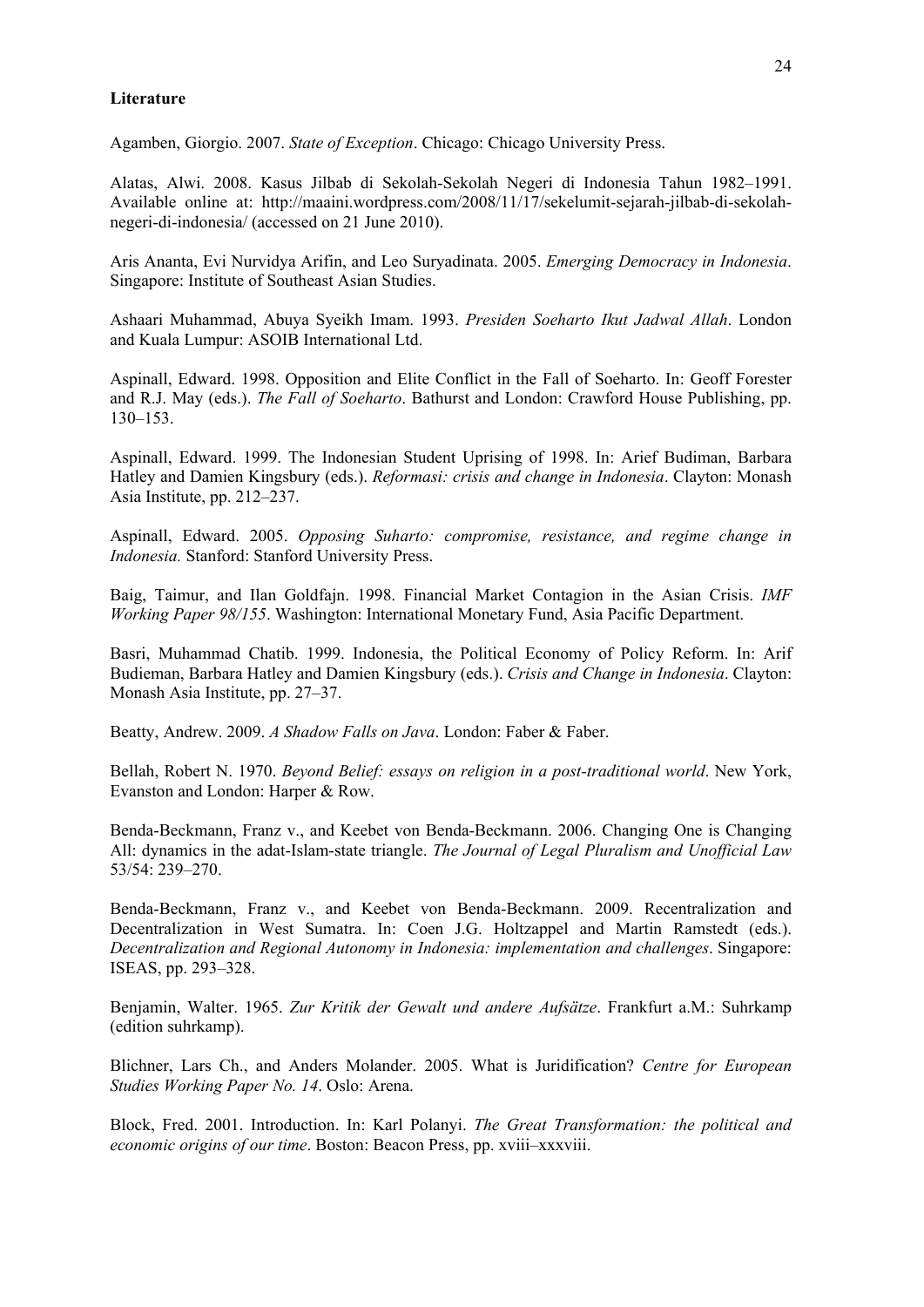Bruinessen, Martin van. 1995. Islamic State or State Islam? Fifty years of state – Islam relations in Indonesia. In: Ingrid Wessel (ed.). *Indonesien am Ende des 20. Jahrhunderts*. Hamburg: Abera-Verlag, pp. 19–34.

Bruinessen, Martin van. 2002. Genealogies of Islamic Radicalism in post-Suharto Indonesia. *South East Asia Research* 10(2): 117–154.

Bush, Robin. 2008. Regional Sharia Regulations in Indonesia: anomaly or symptom? In: Greg Fealy and Sally White (eds.). *Expressing Islam: religious life and politics in Indonesia.* Singapore: ISEAS, 174–191.

Comaroff, John L., and Jean Comaroff. 2009. Reflection on the Anthropology of Law, Governance and Sovereignty. In: Franz von Benda-Beckmann, Keebet von Benda-Beckmann, and Julia Eckert (eds.). *Rules of Law and Laws of Ruling: on the governance of law.* Farnham and Burlington: Ashgate, pp. 31–59.

Connor, Linda, and Adrian Vickers. 2003. Crisis, Citizenship, and Cosmopolitanism: Living in a Local and Global Risk Society in Bali. *Indonesia* 75: 153–180.

Crouch, Melissa. 2012. Indonesia's Blasphemy Law: bleak outlook for minority religions. *Asia Pacific Bulletin* 146 (January 26, 2012). Available online at: http://www.eastwestcenter.org/sites/default/files/private/apb146\_0.pdf (accessed on 20 August 2012).

Davidson, Jamie, and David Henley. 2007. *The Revival of Tradition in Indonesian Politics: the deployment of adat from colonialism to indigenism*. London and New York: Routledge.

Delaney, David. 2004. Tracing Displacements: or evictions in the nomosphere. *Environment and Planning D: Society and Space* 22: 847–860.

Delaney, David. 2010. *The Spatial, the Legal and the Pragmatics of World-Making: nomospheric investigations*. Abingdon and New York: Routledge.

Djalil, H.A. Basiq. 2006. *Peradilan Agama di Indonesia*. Jakarta: Kencana – Prenada Media Group.

Durkheim, Emile. 1998 [1930]. *De la division du travail sociale*. Paris: Quatrige.

End, Theo van den, and Jan Sihar Aritonang. 2008. 1800 – 2005: a national overview. In: Jan Sihar Aritonang and Karel Steenbring (eds.). *A History of Christianity in Indonesia.* Leiden and Boston: Brill, pp. 137–228.

Falaakh, Mohammad Fajrul. 1999. Islam and the Current Transition to Democracy in Indonesia. In: Arif Budieman, Barbara Hatley and Damien Kingsbury (eds.). *Crisis and Change In Indonesia*. Clayton: Monash Asia Institute, pp. 201–211.

Fealy, Greg. 2007. Shari'a or Secularism? *USINDOBrief*, a Publication of the United States-Indonesia Society (March 29).

Frerichs, Sabine. 2011. Re-embedding Neo-liberal Constitutionalism: a Polanyian case for the economic sociology of Law. In: Christian Joerges and Joself Falke (eds.). *Karl Polanyi, Globalisation and the Potential of Law in Transnational Markets*. Oxford and Portland, Oregon: Hart Publishing, pp. 65–84.

Grave, Jean-Marc de. 2001. *Initiation rituelle et arts martiaux: Trois écoles de kanuragan javanais*. Paris: L'Harmattan.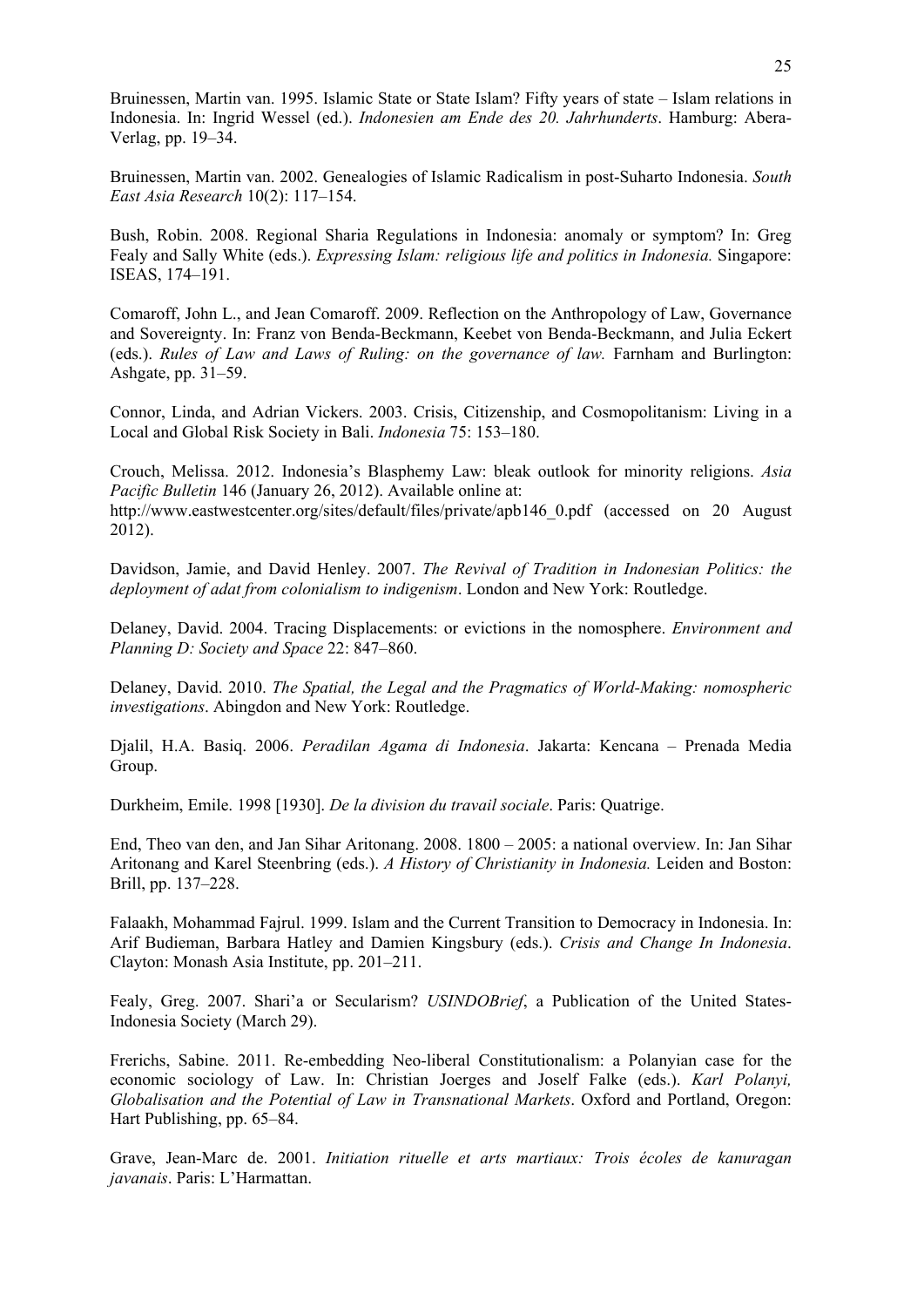Hefner, Robert W. 2000. *Civil Islam: muslims and democratization in Indonesia*. Princeton and Oxford: Princeton University Press.

Henley, David, and Jamie S. Davidson. 2007. Introduction: radical conservatism – the protean politics of adat. In: Jamie S. Davidson and David Henley (eds.). *The Revival of Tradition in Indonesian Politics: the deployment of adat from colonialism to indigenism.* London and New York: Routledge, 1–49.

*(HPPURI) Himpunan Peraturan Perundang-Undangan Republik Indonesia Disusun Menurut Sistem Engelbrecht*. 1992. Jakarta: Ichtiar Baru Van Hoeve.

Hoesterey, James B. 2007. The Rise, Fall, and Re-branding of a Celebrity Preacher. *Inside Indonesia 90*: 1–7.

Hooker, M.B. 2008. *Indonesian Shari'a: defining a national school of Islamic law*. Singapore: ISEAS.

Hosen, Nadirsyah. 2007*. Shari'a & Constitutional Reform in In*donesia. Singapore: ISEAS.

Howell, Julia. 2004. 'Spirituality' vs. 'Religion' Indonesian Style: framing and re-framing experiential religiosity in contemporary Indonesian Islam. Paper presented to the 15th Biennial Conference of the Asian Studies Association of Australia, Canberra, 29 June–2 July 2004. Available online at: http://coombs.anu.edu.au/SpecialProj/ASAA/biennialconference/2004/Howell-J-ASAA2004.pdf (accessed on 16 September 2009).

Hyung-Jun Kim. 1998. The Changing Interpretation of Religious Freedom in Indonesia. *Journal of Southeast Asian Studies* 29(2): 357–373.

International Crisis Group (ICG). 2006. Islamic Law and Criminal Justice in Aceh. *Asia Report* No. 117 (31 July 2006).

Jong, Edwin de. 2009. Reshaping Tana Toraja: a century of decentralization and power politics in the highlands of South Sulawesi. In: Coen J.G. Holtzappel and Martin Ramstedt (eds.). *Decentralization and Regional Autonomy in Indonesia: implementation and challenges*. Singapore: ISEAS, pp. 256–292.

Kreide, Regina. 2011. Re-embedding the Market through Law? The ambivalence of juridification in the international context. In: Christian Joerges and Josef Falke (eds.). *Karl Polanyi, Globalisation and the Potential of Law in Transnational Markets*. Oxford and Portland, Oregon: Hart Publishing, pp. 41–64.

Lev, Daniel S. 2000. *Legal Evolution and Political Authority in Indonesia: selected essays*. The Hague and Cambridge, MA: Kluwer Law International.

Li, Tania Murray. 2009. The Law of the Project: government and 'good governance' at the World Bank in Indonesia. In: Franz von Benda-Beckmann, Keebet von Benda-Beckmann, and Julia Eckert (eds.). *Rules of Law and Laws of Ruling: on the governance of law.* Farnham and Burlington: Ashgate, pp. 237–256.

Liddle, R. William. 1991. The Relative Autonomy of the Third World Politician: Soeharto and Indonesian economic development in comparative perspective. *International Studies Quarterly* 35(4): 403–427.

Liddle, R. William. 1996. The Islamic Turn in Indonesia: a political explanation. *The Journal of Asian Studies* 55(4): 613–634.

Lie, John. 1991. Embedding Polanyi's Market Society. *Sociological Perspectives* 34(2): 219–235.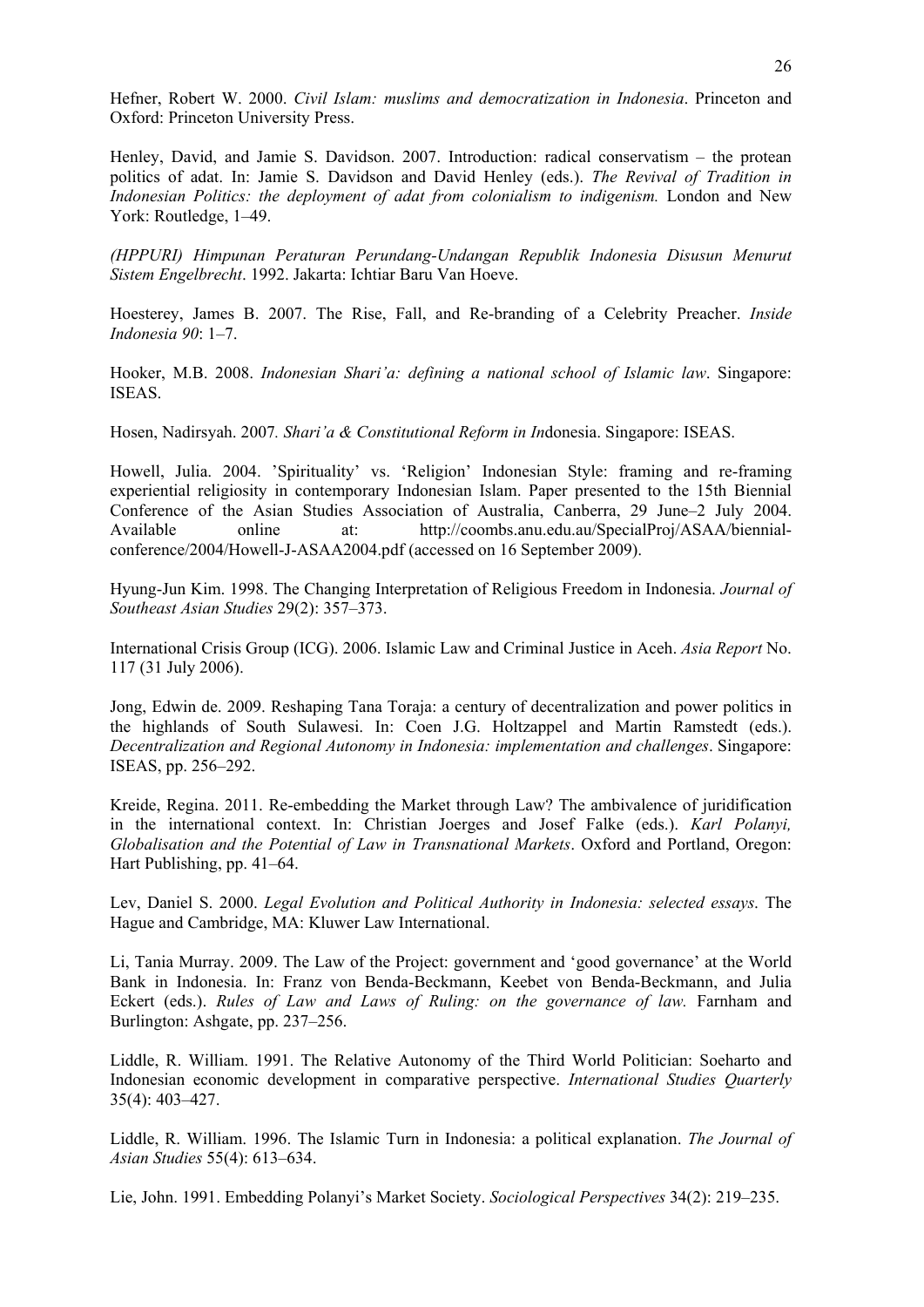Lindsey, Tim. 2008. Constitutional Reform in Indonesia: muddling towards democracy. In: Tim Lindsey (ed.). *Indonesia: law and society.* Annandale, Leichhardt: The Federation Press, pp. 23– 47.

Lindsey, Tim, and Mas Achmad Santosa. 2008. The Trajectory of Law Reform in Indonesia: a short overview of legal systems and change in Indonesia. In: Tim Lindsey (ed.). *Indonesia: law and society.* Annandale, Leichhardt: The Federation Press, pp. 2–22.

Ma'ruf Amin, K.H., et al. 2011. *Himpunan Fatwa: Majelis Ulama Indonesia Sejak 1975*. Jakarta: Penerbit Erlangga and Sekretariat Majelis Ulama Indonesia.

McGillivray, Mark, and Oliver Morrissey. 1999. Economic and Financial Meltdown in Indonesia: prospects for sustained and equitable economic and social recovery. In: Arif Budieman, Barbara Hatley and Damien Kingsbury (eds.). *Crisis and Change in Indonesia*. Clayton: Monash Asia Institute, pp. 3–26.

Menchik, Jeremy. 2007. Illiberal but Not Intolerant: understanding the Indonesian Council of Ulamas. *Inside Indonesia* 90. Available online at: http://www.insideindonesia.org/weekly-articles-90-oct-dec-2007/illiberal-but-not-intolerant-25111594 (accessed on 20 August 2012).

Menchik, Jeremy. 2009. Fatwas as Data: methodology, the false position, and mapping historical change in Islamic institutions. Unpublished Manuscript.

Mulya Lubis, T., and Mas Achmad Santosa. 1999. Economic Regulation, Good Governance and the Environment: an agenda for law reform in Indonesia. In: Arif Budieman, Barbara Hatley and Damien Kingsbury (eds.). *Crisis and Change in Indonesia*. Clayton: Monash Asia Institute, pp. 343–361.

Nasution, Khoiruddin. 2005. The Role of Indonesian Women's Movement to the Reform of the Islamic Family Law of Indonesia.

http://michailhuda.multiply.com/journal/item/50/50?&show\_interstitial=1&u=%2Fjournal%2Fitem (accessed on 20 August 2012).

Nurdin, Ahmad Ali. 2005. Islam and State: a study of the liberal Islamic network in Indonesia, 1999–2004. *New Zealand Journal of Asian Studies* 7(2): 20–29.

Olson, Mancur. 1982. *The Rise and Decline of Nations: economic growth, stagflation, and social rigidities*. New Haven and London: Yale University Press.

Orru, Marco. 1983. The Ethics of Anomie: Jean Marie Guyau and Émile Durkheim. *The British Journal of Sociology* 34(4): 499–518.

Orru, Marco. 1986. Anomy and Reason in the English Renaissance. *Journal of the History of Ideas* 47(2): 177–196.

Orrù, Marco. 1989. Weber on Anomie. *Sociological Forum* 4(2): 263–270.

*Pemilihan Umum 1999: Demokrasi atau Rebutan Kursi?* Jakarta: LSPP, supported by the Asia Foundation.

Perry-Kessaris, Amanda. 2011. Reading the Story of Law and Embeddedness through a Community Lens: A Polanyi-meets-Cotterrell economic sociology of law? *Northern Ireland Legal Quarterly* 62(3): 401–413.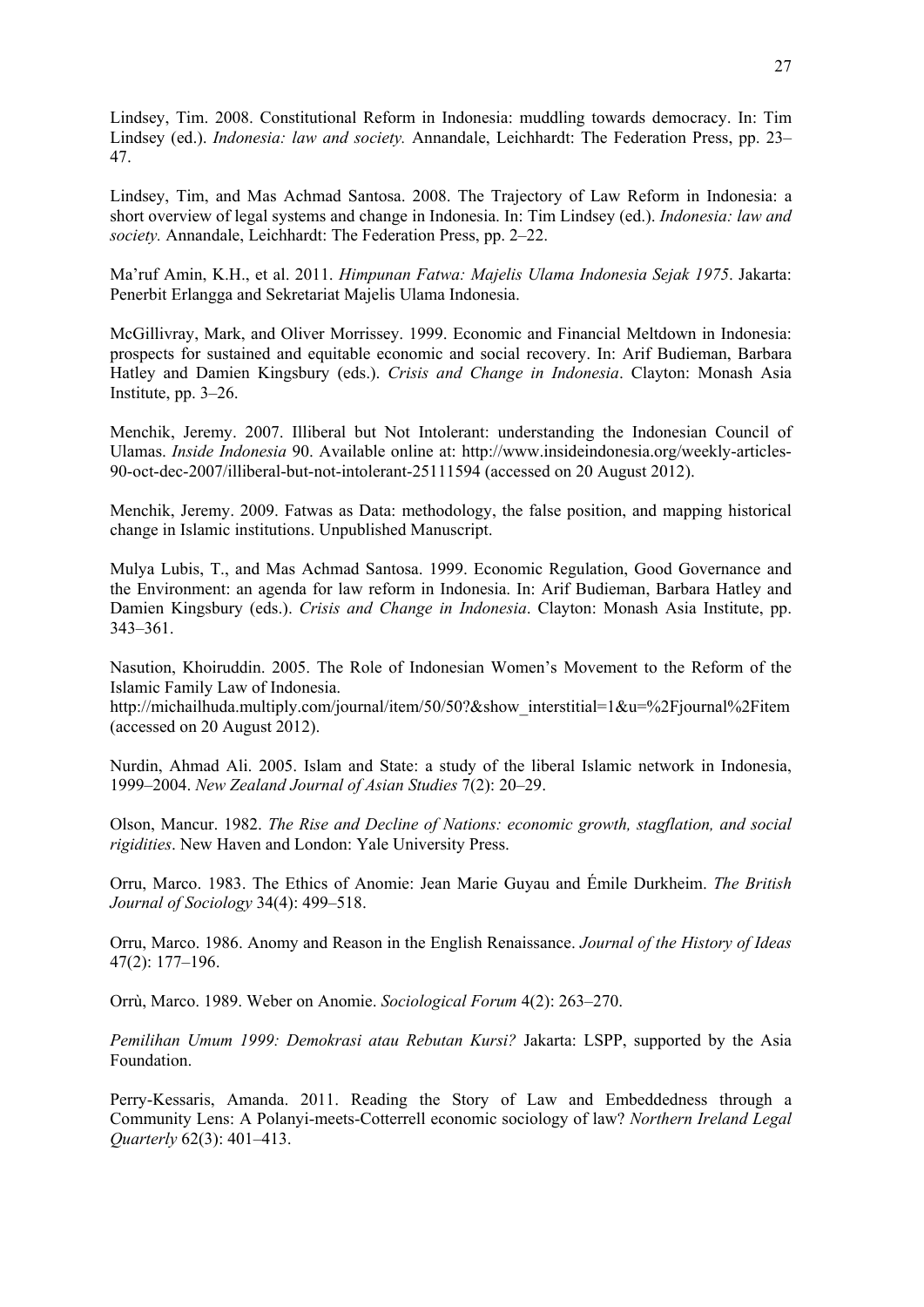Platzdasch, Bernhard. 2008. Politics in Indonesia: a misuse of shari'a rules? *The Straits Times* (March 4). Available online at: http://www.iseas.edu.sg/viewpoint/bp4mar08.pdf (accessed on 27 October 2009).

Polanyi, Karl. (1944). 2001. *The Great Transformation: the political and economic origins of our time*. Boston: Beacon Press.

Pompe, Sebastian. 1999. *De Indonesische Algemene Verkiezingen 1999*. Leiden: KITLV Uitgeverij.

Ramage, Douglas E. 1997. *Politics in Indonesia: democracy, Islam and the ideology of tolerance*. London and New York: Routledge.

Ramstedt, Martin. 2004a. Introduction: negotiating identities – Indonesian 'Hindus' between local, national, and global interests. In: Martin Ramstedt (ed.). *Hinduism in Modern Indonesia: a minority religion between local, national, and global interests.* London and New York: RoutledgeCurzon, pp. 1–34.

Ramstedt, Martin. 2004b. The Hinduization of Local Traditions in South Sulawesi. In: Martin Ramstedt (ed.). *Hinduism in Modern Indonesia: a minority religion between local, national, and global interests.* London and New York: RoutledgeCurzon, pp. 184–225.

Ramstedt, Martin. 2009. Regional Autonomie and its Discontents: the case of post-new order Bali. In: Coen J.G. Holtzappel and Martin Ramstedt (eds.). *Decentralization and Regional Autonomy in Indonesia: implementation and challenges*. Singapore: ISEAS, pp. 329–379.

Ramstedt, Martin. Forthcoming. Processes of Disembedding and Displacement: anomie and the juridification of religio-ethnic identity in post-new order Bali. *Asian Ethnicity*, Special Issue *Law and the Juridification of Religio-Ethnicity in Post-New Order Indonesia*, guest-edited by Martin Ramstedt and Fadjar Ibnu Thufail.

Rasyid, Abdul. 2008. Settlements of Islamic Banking Disputes in Indonesia: opportunities and challenges. Paper presented at the International Conference on Mediation in the Asia Pacific: Constraints and Challenges, organized by the Harun M. Hashim Law Centre, IIUM, and the Asia Pacific Mediation Forum (APMF), Australia, at Kuala Lumpur, 16-18 June, 2008. Available online at: http://www.apmec.unisa.edu.au/apmf/2008/papers/25-abdul%20Rasyid.pdf (accessed on 1 October 2009).

Roosa, John. 2006. *Pretext for Mass Murder: the September 30th movement & Suharto's coup d'état in Indonesia*. Madison: The University of Wisconsin Press.

Rumadi. n.d. Perda Syariat Islam: Jalan Lain Menuju Negara Islam? Available online at: http://www.lakpesdam.or.id/publikasi/104/perda-syariat-islam-menuai-makna (accessed on 4 November 2009.

Rumadi. 2008. Regulasi & Pluralisme agama di Indonesia 'Tinggal Selangkah Lagi Indonesia Menjadi Negara Islam'. Available online at:

http://www.wahidinstitute.org/Program/Detail/?id=70/hl=id/Regulasi\_Pluralisme\_Agama\_Di\_Indo nesia\_Tinggal\_Selangkah\_Lagi\_Indonesia\_Menjadi\_Negara\_Islam (accessed on 11 November 2009).

Sadli, Mohammad. 2009. Regional Autonomy, Regulatory Reform, and the Business Climate. In: Coen J.G. Holtzappel and Martin Ramstedt (eds.). *Decentralization and Regional Autonomy in Indonesia: implementation and challenges*. Singapore: ISEAS, pp. 145–149.

Salim, Arskal. 2008. *Challenging the Secular State: the Islamization of law in modern Indonesia*. Honolulu: University of Hawai'i Press.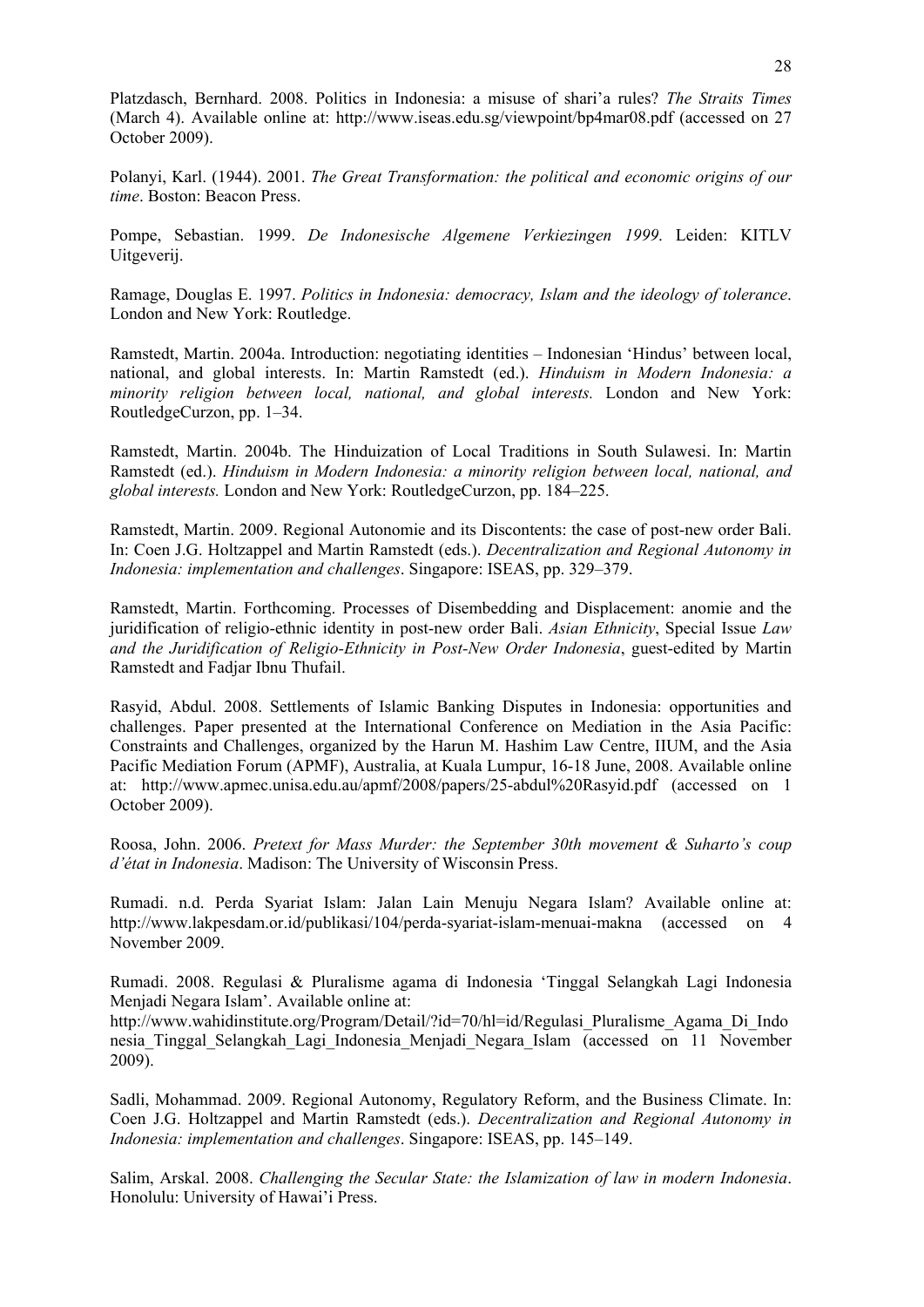Schoenfeld, Eugen. 1990. Privatization and Globalization: a Durkheimian perspective on moral and religious developments. *Archives de Sciences Sociales des Religions* 35(69): 27–40.

Schulte Nordholt, Henk. 2007. *Bali – An Open Fortress 1995–2005: regional autonomy, electoral democracy and entrenched identities*. Singapore: NUS Press.

Simarmata, Rikardo. 2006. *Pengakuan Hukum terhadap Masyarakat Adat di Indonesia*. Bangkok: Regional Initiative on Indigenous Peoples' Rights and Development (RIPP), UNDP Regional Centre.

Soesastro, M. Hadi. 1989. The Political Economy of Deregulation in Indonesia. *Asian Survey* 29(9): 853–869.

Soesastro, M. Hadi. 2000. Globalization: challenges for Indonesia. *Economic Reform* 1: 51–54.

Stiglitz, Joseph E. 2001. Foreword. In: Karl Polanyi. *The Great Transformation: the political and economic origins of our time*. Boston: Beacon Press, pp. vii–xvii.

Suwandi, Raharjo. 2000. *A Quest for Justice: the millenary aspirations of a contemporary Javanese wali*. Leiden: KITLV Press.

Thufail, Fadjar Ibnu. 2011. Ketika "Perdamaian Terwujud di Bukit Kasih": Pencegahan Konflik, Lembaga Gereja, dan Politik Adat di Minahasa. In: Martin Ramstedt and Fadjar Ibnu Thufail (eds.). *Kegalauan Identitas: Agama, Etnisitas, dan Kewarganegaraan Pada Masa Pasca-Orde Baru.* Jakarta: Grasindo, pp. 149–166.

Thufail, Fadjar Ibnu. Forthcoming. When Peace Prevails on Kasih Hill: the protestant church and the politics of adat in Minahasa. *Asian Ethnicity*, Special Issue *Law and the Juridification of Religio-Ethnicity in Post-New Order Indonesia*, guest-edited by Martin Ramstedt and Fadjar Ibnu Thufail.

Tsuda, Koji. Forthcoming. The Legal and Cultural Status of Chinese Temples in Contemporary Java. *Asian Ethnicity*, Special Issue *Law and the Juridification of Religio-Ethnicity in Post-New Order Indonesia*, guest-edited by Martin Ramstedt and Fadjar Ibnu Thufail.

Uhlin, Anders. 1993. Transnational Democratic Diffusion and Indonesian Democracy Discourses. *Third World Quarterly* 14(3): 517–544.

*UUPDP*. 2008. *Undang-Undang Pornografi dan Penjelasannya Dilengkapi Pendapat-pendapat Pro-Kontra*. Yogyakarta: Indonesiatera.

*UURI*. 2008.*Undang-Undang Republik Indonesia Nomor 44 Tahun 2008 Tentang Pornografi Dilengkapi Dengan: Pendapat-pendapat Pro dan Kontra*. Yogyakarta: Pustaka Timur.

Veer, Peter van der. 1996. Introduction. In: Peter van der Veer (ed.). *Conversion to Modernities.* New York and London: Routledge, pp. 1–21.

Warburton, Eva. 2007. No Longer a Choice: veiling has become a highly politicised practice in Indonesia. *Inside Indonesia* 89. Available online at: http://www.insideindonesia.org/content/view/16/29/ (accessed on 10 November 2009).

Warta, Christian. 2011. Perkembangan Masalah Agama di Papua: Sengketa Antaragama dan Pencegahan Konflik. In: Martin Ramstedt and Fadjar Ibnu Thufail (eds.). *Kegalauan Identitas: Agama, Etnisitas, dan Kewarganegaraan Pada Masa Pasca-Orde Baru.* Jakarta: Grasindo, pp. 72– 95.